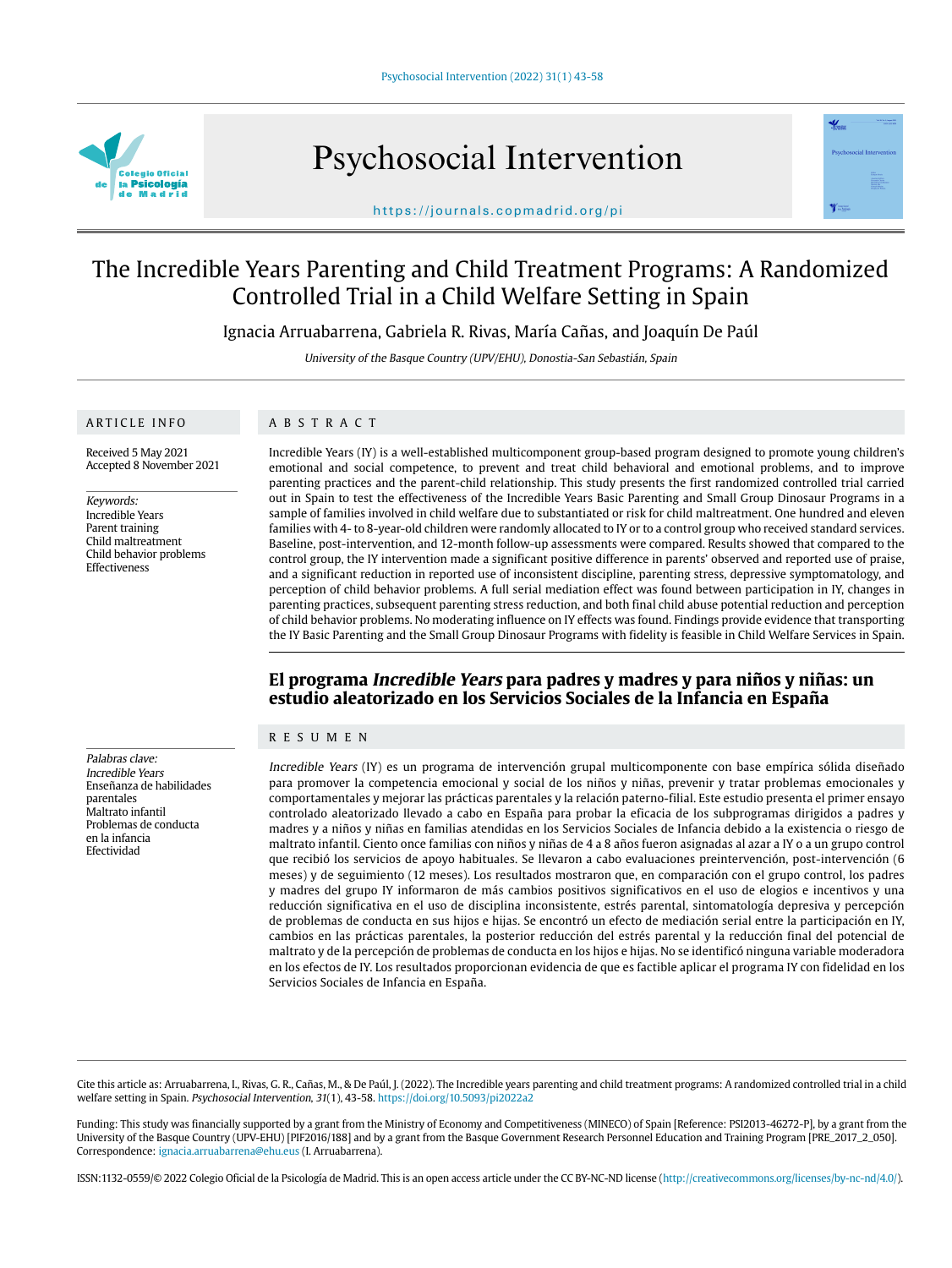Although the prevalence of child maltreatment is still unknown, there is a broad consensus that it is a widespread phenomenon all over the world (Gilbert et al., 2009). In Spain, official records from Child Protection Services in 2019 showed that, excluding unaccompanied foreign minors, 39,000 children and adolescents (454 per 100,000) had been removed, were at risk of being removed from their homes, or were under Child Protection Services (CPS) investigation due to severe child maltreatment (Fiscalía General de Estado, 2020; Observatorio de la Infancia, 2019). Unfortunately, reliable national data of less severe cases of child maltreatment or children at risk are not available. Prevalence rates from official Spanish records are far from matching real data, as youth victimization studies with national community samples (Pereda et al., 2014) and international population-based surveys suggest. Studies carried out in highincome countries with self-report and parent measures have found overall prevalence rates of 3-17% and 8-31% for sexual abuse among boys and girls respectively, 3.7-29.7% for physical abuse, 4-36.3% for psychological abuse and neglect, and 1.4-16.3% for physical neglect (Barth et al., 2013; Gilbert et al., 2009; Pereda et al., 2009; Stoltenborgh et al., 2015). Rates of maltreatment can be more than ten times the rates of substantiated cases (e.g., Fergusson et al., 2000; Finkelhor, 2008; MacMillan et al., 2003), so, many countries, including Spain, have been involved in legislative changes and global and national efforts to end it (International Society for the Prevention of Child Abuse and Neglect, 2018, 2021).

Child maltreatment substantially contributes to child mortality and is associated with adverse outcomes across the life span. Although these outcomes are not inevitable, maltreatment in childhood is a risk factor for long-lasting negative effects on physical health (e.g., reduced immune system efficiency, abnormalities in the functioning of the endocrine system, chronic pain, obesity), brain structure and functioning, mental health (e.g., behavior problems, depression, suicide attempts, alcohol and other drug misuse), psychosocial adjustment (e.g., difficulties in making and maintaining relationships, maladjustment in school and work, poor impulse control), sexual behavior (teenage pregnancy, unhealthy sexual practices), and criminal behavior (Carr et al., 2020; Child Welfare Information Gateway, 2019; Gilbert et al., 2009; Institute of Medicine and National Research Council, 2014; Lippard & Nemeroff, 2020; National Scientific Council on the Developing Child, 2012, 2020; Teicher & Samson, 2016). Also, experiencing multiple forms of maltreatment is common and has been associated with more severe outcomes (Carr et al., 2020; Hughes et al., 2017; Institute of Medicine and National Research Council, 2014; Lippard & Nemeroff, 2020).

Given the high prevalence and serious consequences of child maltreatment, effective primary and secondary prevention as well as therapeutic programs from early childhood are required (Gilbert et al., 2009). As the etiology of child maltreatment is complex and multidimensional – including a wide range of individual, family and social factors associated with perpetrators, children, and the context where it occurs – and that maltreatment effects are also diverse, a range of services and interventions should be available. But the selection of services and interventions to provide for each child, parent, and family is not easy. When multiple specific problem areas are identified, it is crucial to adequately sequence them, as well as to maximize effectiveness by making use of the smallest number and lowest intensity of services needed to accomplish the intended goals and to produce the largest effects in the shortest timeframe (Barth, 2009; Berliner et al., 2015).

Parenting practices are a central focus of many preventive and rehabilitative programs in the child maltreatment field. Two main reasons explain their relevance. First, although difficulties experienced by families vary, dysfunctional or poor parenting practices by commission or omission (e.g., ineffective, unprotective, or violent) have been identified as a critical risk factor and typically affect many at-risk and maltreating families (Berliner et al., 2015; Temcheff et

al., 2018). Second, some studies have found that improvements in parenting practices are associated with positive effects on other family problems or risk factors as parental psychological distress, parental attitudes towards harsh parenting practices, relationships between parents, or child emotional and behavioral problems (Berliner et al., 2015; Chen & Chan, 2016; Pinquart & Teubert, 2010).

Most of the evidence-based parent training programs started out as treatment or preventive strategies focused on child behavior problems (e.g., Incredible Years, Parent-Child Interaction Therapy, Parent Management Training-The Oregon Model, Triple P; see https://www.cebc4cw.org/). These programs have shown efficacy at different ages, countries, and cultures in reducing child behavior problems, producing changes in children's cognitive and behavioral outcomes, and improving parenting (Furlong et al., 2012; Gardner et al., 2019; Knerr et al., 2013; Mejia et al., 2012; Piquero et al., 2016). According to the reviews of Altafim & Linhares (2016), Branco et al. (2021), Barth & Liggett-Creel (2014), and Temcheff et al. (2018), (a) the main purpose of parent training programs is to improve the relationship and communication patterns between parents and children through the improvement of child-rearing and parenting practices (reinforcement, discipline), the stimulation of a positive and responsive parent-child interaction, the improvement of parental emotional regulation and communication skills, and the promotion of positive and nonviolent techniques to manage child behavior; (b) they are skill focused; (c) delivery techniques usually include modelling, role-playing, video-feedback, and assignment of betweensession practice exercises (homework); (d) they often rely on weekly individual or group-based parent training sessions; (e) most of them are delivered at a clinic or service center (e.g., early childhood centers, schools, community, or primary health-care centers), although some programs offer a combination of sessions inside and outside the home; and (f) while some programs involve only the parents and others include joint parent-child interventions, all of them require skill practice opportunities between parents and children.

Many parent training programs have been applied and adapted for at-risk and maltreating parents. Several meta-analyses, from predominantly high income countries, have shown their potential for reducing corporal punishment, unintentional injuries, and child maltreatment, and for preventing the occurrence and recurrence of child maltreatment excluding sexual abuse (Chen & Chan, 2016; Coore-Desai et al., 2017; Euser et al., 2015; Gubbels et al., 2019; Menting et al., 2013; van der Put et al., 2018). Some of the parent training programs with more empirical evidence of effectiveness for the indicated prevention and treatment of child maltreatment are Incredible Years, Parent-Child Interaction Therapy (PCIT), and Triple P (Level4). They have all been rated as empirically well-supported by the California Evidence Based Clearinghouse (https://www. cebc4cw.org/) and the Blueprints for Healthy Youth Development ([https://www.blueprintsprograms.org/\)](https://www.blueprintsprograms.org/). These programs share a cognitive-behavioral and theoretical social learning orientation, and, as evidence-based programs, are manualized, provide training to the practitioners who deliver them, use strong ongoing supervision or coaching models, and include procedures and tools to assess and monitor implementation fidelity.

The present study focuses on the Basic Parenting and the Small Group Dinosaur curricula of Incredible Years, a widely researched well-established program designed in the early eighties by C. Webster-Stratton with the goals of promoting young children's emotional and social competence, preventing, reducing, and treating aggression and emotional problems, and reducing the chance of developing later delinquent behaviors (Webster-Stratton, 2011). The IY program consists of a set of three comprehensive interlocking, multifaceted, structured, and developmentally group-based curricula for parents, teachers, and children that can be used independently or in combination. The curricula focus on the same key outcomes but act through different channels and with different developmental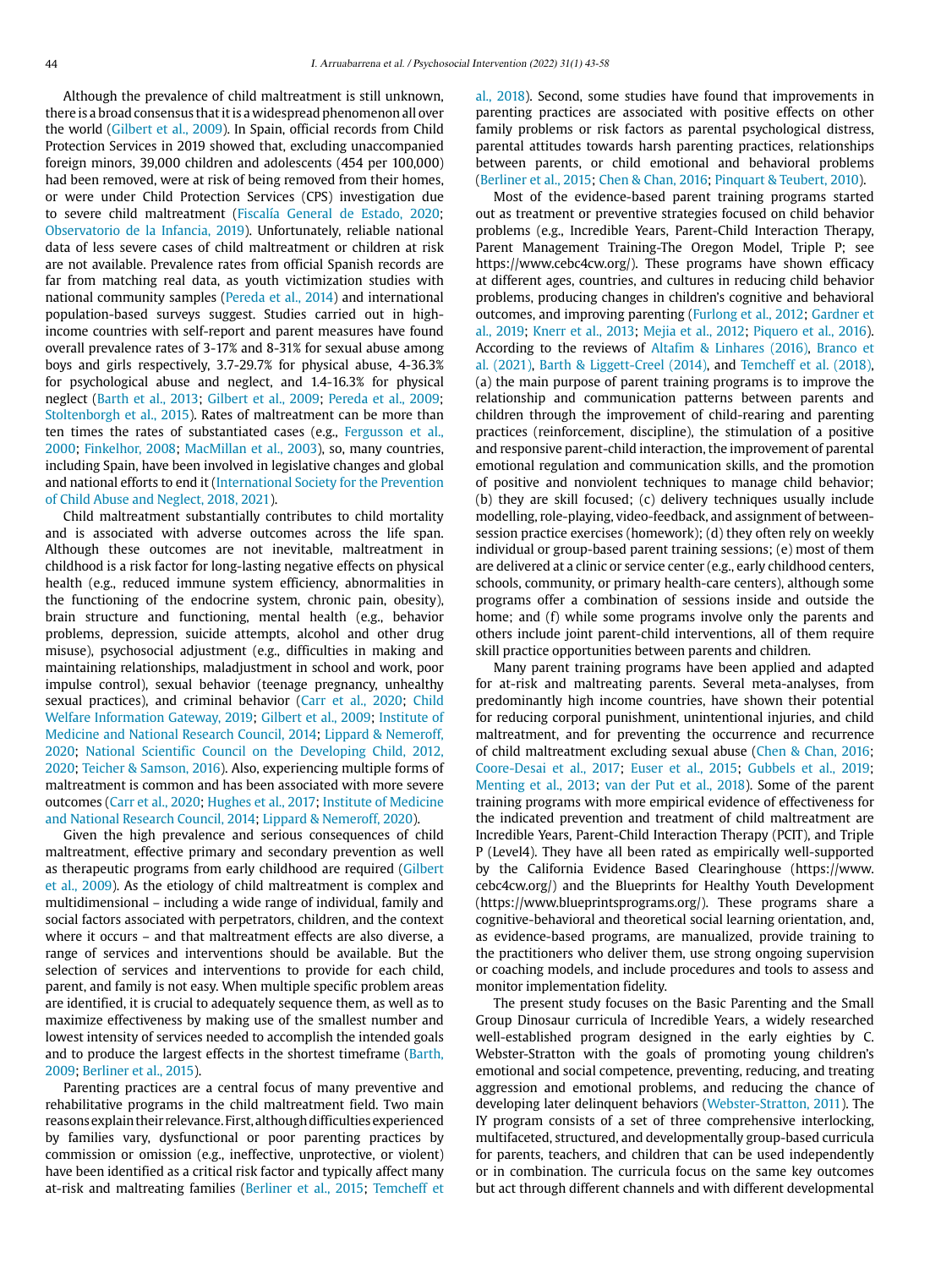foci. The Parenting program span the age range of 0-12 years, while the child and teacher programs span the age range of 3-8 and 1-8 years, respectively. A minimum number of sessions is required, but clinicians are encouraged to expand on the number of sessions according to group needs. Incredible Years emphasizes sensitivity and adaptation to parents' and children's individual needs and goals and to the specific context of the program's application (for a detailed description of IY's rationale, theoretical bases, goals, components, and materials, see [www.incredibleyears.com](http://www.incredibleyears.com); Webster-Stratton, 2011, 2021). The effectiveness of the Incredible Years Program has been evaluated in multiple randomized controlled trials, most of them focused on the Basic Parenting program and particularly the preschool curricula. Although there is promising evidence regarding the benefits of the children and teachers' curricula, they have been underresearched in comparison to the parenting program. Also, more studies are needed with regard to the efficacy of various combinations of programs (Pidano & Allen, 2015).

The Basic Parenting program has demonstrated extensive evidence of efficacy according to parents, teachers, and observers (Gardner & Leijten, 2017; Kaminski & Claussen, 2017; Leijten et al., 2020; Menting et al., 2013), with some studies suggesting larger effect sizes for treatment vs. preventive and for indicated vs. selective samples (Pidano & Allen, 2015; Scott et al., 2014). The program has shown success with culturally diverse groups in USA, including Hispanic/ Latino, Asian American, African American, and migrant families from different countries, and has also been evaluated by independent researchers in many other countries including the United Kingdom, Ireland, Canada, Norway, the Netherlands, Russia, and Portugal (Gardner et al., 2010; Hutchings et al., 2008; Larsson et al., 2009; Pidano & Allen, 2015; Posthumus et al., 2012; Webster-Stratton et al., 2012). Several follow-up studies conducted 1, 3, 8, and 12 years after the end of the intervention have shown the maintenance of its effects (Posthumus et al., 2012; Scott et al., 2014; Webster-Stratton et al., 2011).

Incredible Years has demonstrated positive outcomes with vulnerable families. In Europe, for example, a recently published meta-analysis of 13 selective and indicated prevention and treatment trials done in England, Wales, Netherlands, Ireland, Norway, Portugal, and Sweden has found that the Basic Parenting program has been effective in reducing child behavior problems in ethnic minority and socially disadvantaged families (poverty, lone parenthood, teenage parenthood, household joblessness, or low education), with no significant moderation effects by any social disadvantage indicator or by ethnicity (Gardner et al., 2019). The meta-analysis included baseline and post-intervention parents' reports of child behavior problems of 1,696 children aged 2-10 years old, measured through the Eyberg Child Behavior Inventory Intensity scale (ECBI-I; Eyberg & Pincus, 1999).

The IY Basic Parenting program has also demonstrated positive outcomes with maltreating parents. Hughes and Gottlieb (2004) examined program effects on observational measures of parenting skills and child autonomy in a sample of maltreating mothers and their 3-8 years old children from eastern Canada. Twenty-six mothers were randomly assigned to an 8-week version of the IY program, or to a waitlist control group. The IY Parenting program was provided as an additional service, as almost 70% of the mothers in both groups were engaged in other mental health-related services. Low attrition (7%) and high attendance (92%) rates were found for the IY intervention. Compared to the control group, IY mothers experimented a significant improvement in observed involvement toward their children – that is, parenting behaviors that praised, nurtured, and showed appreciation – and a marginally significant improvement in observed autonomysupport – that is, parenting behaviors that enhanced the child's sense of value and personal control. No differences were found in parenting behaviors that enhanced a child's mastery by setting limits and boundaries, or in observational measures of child autonomy. In another randomized control trial carried out by Hurlburt et al. (2013) in seven Head Start centers in Seattle (USA), 361 mothers who received an 8-week version of the IY Basic Parenting program were compared to 156 mothers assigned to a control group. In addition to finding that IY participants improved more than those in the control group in observational measures of positive parenting practices, nurturing/supportive parenting, and discipline competence, and that their children improved more on observed child behavior, it was found that IY intervention benefits were similar for mothers with and without a reported history of child maltreatment. Although both studies (Hughes & Gottlieb, 2004; Hurlburt et al., 2013) implemented and evaluated abbreviated versions of the IY Parenting program, their findings led them to recommend more intensive and prolonged interventions for parents in contact with child welfare. Such a more prolonged intervention was implemented and evaluated by Letarte et al. (2010) and Karjalainen et al. (2019). Letarte et al. provided a 16 week version of the IY Basic Parenting program to 35 families with children aged 5-10 years old monitored in a child protection service in Montreal (Canada). Families were assigned to the intervention group who received IY plus regular services, or to a waitlist control group who received regular services during the study period. Self-reported measures of parenting practices, parents' self-efficacy, and parents' perception of child behavior problems were compared at baseline and post-intervention. Results showed that parents who participated in IY reported less harsh discipline, more praise and incentives, more appropriate and positive verbal discipline, better monitoring strategies, and perceived fewer and less frequent disruptive behaviors in their children than parents in the control group. No effects of IY participation were found on parents' reports of expectations toward their children and self-efficacy. In another study carried out in Finland, Karjalainen et al. (2019) implemented and evaluated a 19- 20-week version of the IY Basic Parenting program supported by four additional structured home visits. A sample of 122 parents with 3-7 year-old children with behavioral problems referred to child protection services or receiving other parenting support from social services at the time of the study were randomized into intervention and control groups after baseline assessment. Parental self-reported measures of parenting practices, child behavior problems, parenting stress, and psychological distress were used. Results showed a greater decrease over time of parents' reported child behavior problems and harsh discipline, and a greater increase of reported positive parenting practices (praise and incentives) in the IY intervention group when compared to the control group. No significant differences were found in the use of inconsistent and appropriate discipline. Also, and contrary to expected, no significant effects of IY intervention were found on parenting stress and parental psychological well-being, a finding attributed to the fairly good initial levels of mental health in both the intervention and control groups, and the access of the parents in the control group to high-quality social and mental health services if needed. An additional study by the same authors reported that the parents from child protection services were committed and reasonably well engaged in the IY program, showing similar rates of attendance and satisfaction to non-referred parents (Karjalainen et al., 2020).

As well as more prolonged parenting interventions (at least 18- 20 sessions; Webster-Stratton & Reid, 2010), other recommendations have been formulated for the IY Basic Parenting Program in order to overcome the particular challenges and barriers that may arise when working with families involved in the child welfare system. These recommendations include the addition of two components: individual home visits – in order to set up parent-child experiential practices, to provide support and reinforcement to parents for their efforts, and to make up missed sessions – and the IY Small Group Therapeutic Child Treatment program (Small Group Dinosaur curriculum) – to treat maltreated children's problems with attachment, emotional regulation, social skills, and cognitive development (Webster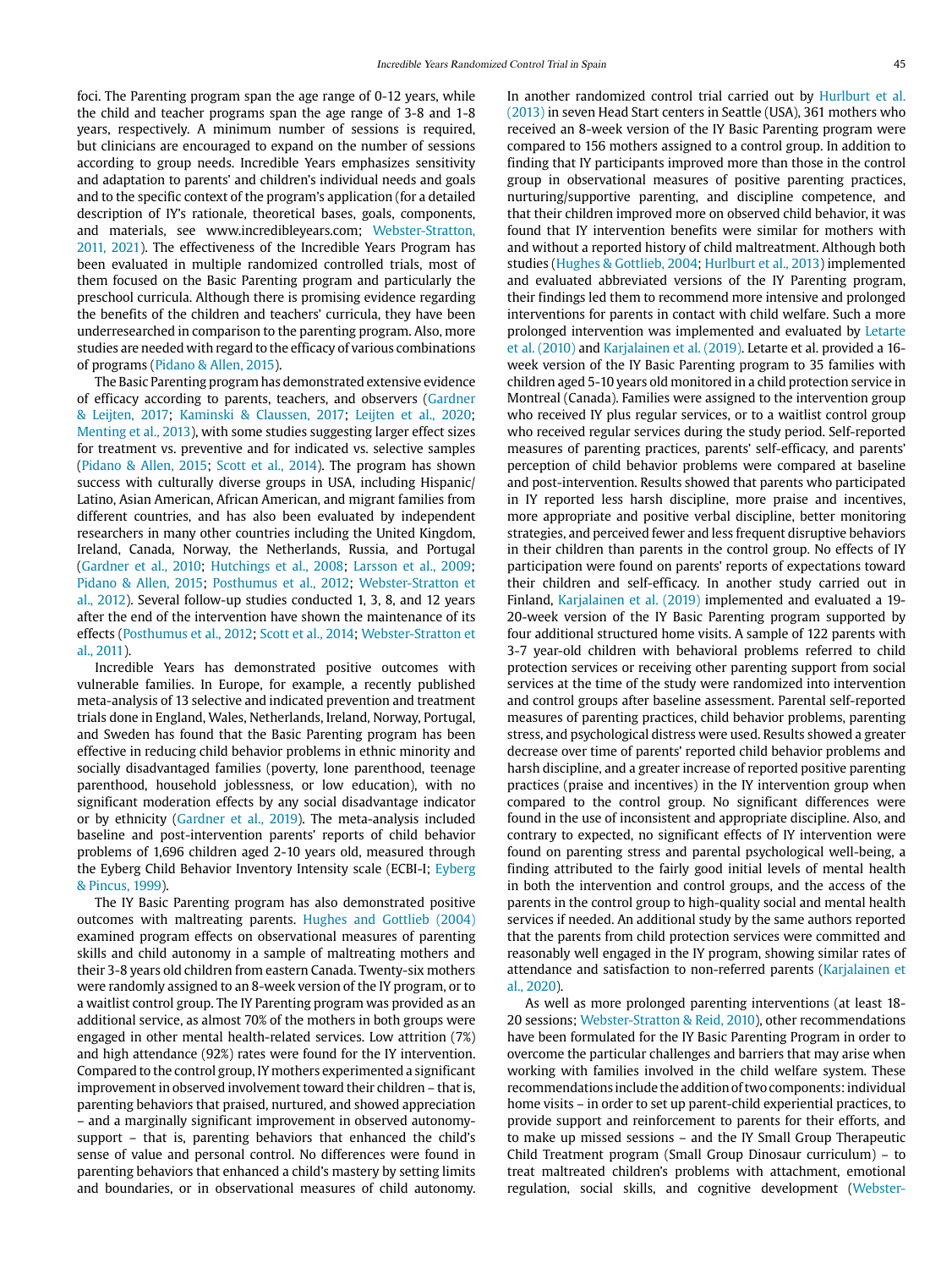Stratton, 2014; Webster-Stratton & Reid, 2010). These are mainly clinical recommendations, as the empirical evidence for the benefits of parent training plus child therapy over parent training alone is still scarce and mixed (Larsson et al., 2009; Webster-Stratton & Hammond, 1997).

In Spain, some experiences have been made with the implementation and assessment of evidence-based programs in Child Welfare and Child Protection Services, such as the Strengthening Families Program (competenciafamiliar.uib.eu) or Safe Care (Arruabarrena et al., 2019). Recent years have also seen a strong push towards the implementation and evaluation of preventive positive parenting programs (Rodrigo, 2016;<familiasenpositivo.org>). However, implementation of evidence-based programs is still scarce, and further efforts are needed to test and scientifically evaluate them in order to improve outcomes for vulnerable children and families.

This study is the first to evaluate the implementation of the Incredible Years program in Spain. Our aim was to test through a randomized control trial the effectiveness of the IY Basic Parenting Program (IY-Parent) and the Small Group Therapeutic Child Treatment Program (Small Group Dinosaur Program, IY-Child) in a sample of maltreating and at-risk families referred to Child Welfare and Child Protection Services. We hypothesized that IY-Parent and IY-Child programs will be effective in improving parenting skills, reducing child behavior problems, and consequently reducing the risk of child abuse. Also, IY effects on related variables such as parenting stress and parents' psychological distress were explored because, although they have been identified as relevant risk factors for child maltreatment (Barnhart & Maguire-Jack, 2016; Schaeffer et al., 2005; Stith et al., 2009), evidence about the effects of parenting programs on such variables is mixed, with some studies showing such effects (Barlow et al., 2014; Berliner et al., 2015; Furlong et al., 2012; Hutchings et al., 2007, 2012; Pinquart & Teubert, 2010; Weber et al., 2019) and others failing to confirm them (Chen & Chan, 2016; Dedousis-Wallace et al., 2021; Leijten et al., 2017). Finally, we explored whether post-intervention changes were maintained after the intervention ended, and the influence of family sociodemographic characteristics, parent participation in the program (couple vs. only one parent), and program attendance on intervention effects. We also explored the mediating mechanisms for parenting practices and parenting stress as predictors of child abuse potential and child behavior problems.

#### **Method**

## **Participants**

One hundred and eleven families with 4- to 8-year-old children living at home were recruited from Child Welfare (CW) and Child Protection Services (CPS) of the region of Gipuzkoa (Spain). CW/ CPS caseworkers recruited families with the following inclusion criteria: (1) there was a substantiated report or significant risk for child maltreatment, (2) children displayed significant behavior problems, and (3) parents had significant difficulties managing their children's behavior. Sexual abuse cases, parents with severe mental health disorders, severe cognitive limitations or drug addiction, and children in temporary care, with diagnosis of neurodevelopmental disorders (e.g., autism), severe developmental delays, or undergoing psychotherapeutic or psychiatric intervention were excluded from the study.

## **Procedure**

Participants (111 families) were randomized to Incredible Years or to a control group after the parents gave written consent to their CW/CPS caseworkers to receive parenting support services and to participate in the study. Families did not receive any financial or other type of compensation for participating. The Ethics Committee of the University of the Basque Country UPV/EHU approved the study protocol.

The unit of randomization was the child. It was controlled that at least one third of the children assigned to the Incredible Years group were girls. After consent, participants were blindly allocated using a computer-generated random number sequence by an independent researcher, to Incredible Years (IY;  $n = 62$  families, 85 parents) or to the control group (CG;  $n = 49$  families, 61 parents). Baseline (Time 1), post-intervention (Time 2; 6 month), and follow-up (Time 3; 12 month) assessments were conducted at families' homes by an independent, trained evaluator. Although the evaluator should be blind to participants' group membership, in many cases masking was not possible because families disclosed informative details. Between allocation and baseline assessment,  $17\%$  ( $n = 21$ ) of participants dropped out the study:  $9.6\%$  ( $n = 6$ ) in the IY group and 22.4% ( $n = 11$ ) in the control group.

Socio-demographic characteristics of participants who completed the baseline assessment are shown in Table 1. No statistically significant differences were found between IY and control groups. Most of the children were boys (IY =  $60.7\%$ , CG =  $71.1\%$ ), with a mean age of 6.61 years in the IY group ( $SD = 1.29$ ) and 6.64 years in the control group ( $SD = 1.58$ ). Most of the participants were mothers (IY  $= 73.7\%$ , CG = 72.0%), although there were a significant percentage of fathers (IY =  $26.3\%$ , CG =  $28.0\%$ ). Approximately one third of the parents (IY =  $28.9\%$ , CG =  $36.0\%$ ) had only primary education. There were high percentages of immigrant parents (IY = 31.6%, CG = 36.7%), single-parent or separated/divorced families (IY =  $60.7\%$ , CG =  $55.3\%$ ). and families with economic difficulties ( $IV = 35.7\%$ ,  $CG = 44.7\%$ ) in both groups. Most of the families (IY  $n = 33, 58.9\%$ ; CG  $n = 26, 68.4\%$ ) had at least one substantiated child maltreatment report, while the remaining families were at-risk (IY  $n = 23$ , 41.1%; CG  $n = 12$ , 31.6%).

**Table 1.** Socio-demographic Characteristics of Participants at Baseline

|                           | IY           |      | Control      |      |                |                  |
|---------------------------|--------------|------|--------------|------|----------------|------------------|
|                           | $\mathbf n$  | %    | $\mathsf{n}$ | %    | $t/\chi^2$     | $\boldsymbol{p}$ |
| Child $(n = 94)$          | 56           |      | 38           |      |                |                  |
| Age: $M(SD)$              | 6.61(1.29)   |      | 6.64(1.58)   |      | 0.08.933       |                  |
| Gender                    |              |      |              |      | 0.48.787       |                  |
| Male                      | 34           | 60.7 | 27           | 71.1 |                |                  |
| Female                    | 22           | 39.3 | 11           | 28.9 |                |                  |
| Parents ( $n = 126$ )     | 76           |      | 50           |      |                |                  |
| Age: $M(SD)$              | 38.16 (6.47) |      | 38.59 (8.66) |      | 0.04 .835      |                  |
| Gender                    |              |      |              |      |                |                  |
| Male                      | 20           | 26.3 | 14           | 28.0 |                |                  |
| Female                    | 56           | 73.7 | 36           | 72.0 |                |                  |
| Education                 |              |      |              |      | 0.86 .650      |                  |
| Elementary                | 22           | 28.9 | 18           | 36.0 |                |                  |
| High school               | 41           | 53.9 | 23           | 46.0 |                |                  |
| Higher education          | 13           | 17.0 | $\mathbf{q}$ | 18.0 |                |                  |
| Origin                    |              |      |              |      |                | 1.96 .376        |
| Spain                     | 52           | 68.4 | 31           | 63.3 |                |                  |
| Immigrant                 | 24           | 31.6 | 18           | 36.7 |                |                  |
| Families ( $n = 94$ )     | 56           |      | 38           |      |                |                  |
| <b>Family Composition</b> |              |      |              |      |                |                  |
| Two parents               | 22           | 39.3 | 17           |      | 44.7 3.61 .165 |                  |
| Single parent             | 5            | 8.9  | $\Omega$     | 0.0  |                |                  |
| Separated/divorced        | 29           | 51.8 | 21           | 55.3 |                |                  |
| Economic difficulties     |              |      |              |      |                |                  |
| <b>Yes</b>                | 20           | 35.7 | 17           |      | 44.7 0.77 .380 |                  |
| N <sub>0</sub>            | 36           | 64.3 | 21           | 55.3 |                |                  |

*Note. M* = mean; *SD* = standard deviation;  $\chi^2$  = chi-square.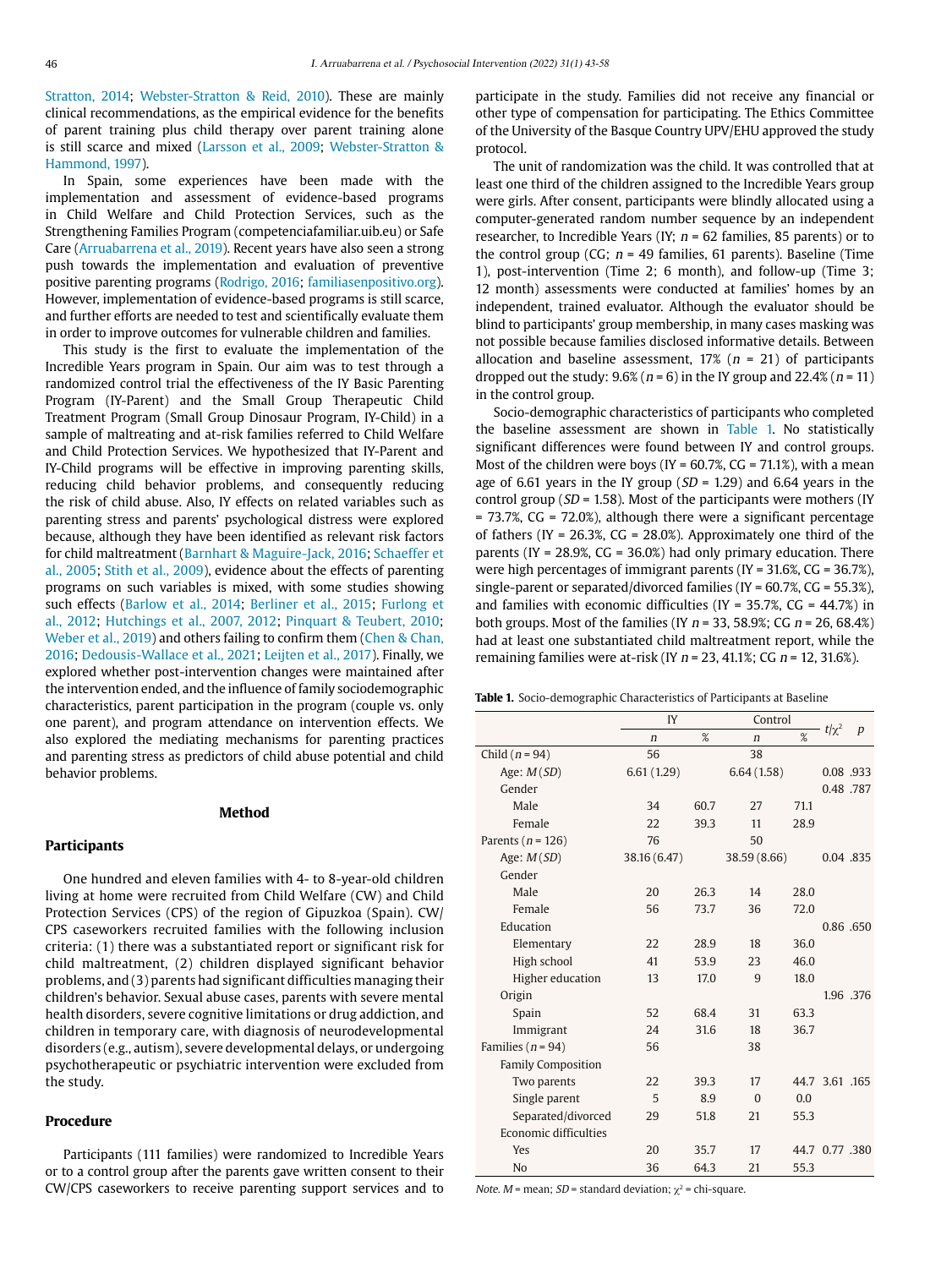

**Figure 1.** Participant Flowchart through Different Stages of the Trial.

Between baseline (T1) and post-intervention assessment (T2), families from the control group dropped out more frequently from the study ( $n = 9$ , 23.7%) than those from the IY group ( $n = 5$ , 8.9%). The difference was statistically significant,  $\chi^2(1)$  = 7.66, p = .006. Comparison between retained and lost families showed no differences in sociodemographic characteristics or dependent variables at baseline, with the exception of economic difficulties: parents who dropped out reported greater difficulties,  $\chi^2(1)$  = 4.28, p = .039. Between post-intervention (T2) and follow-up (T3) assessments, 19.6% of the families in IY ( $n = 10$ ) and 17.2% of the families in the control group  $(n = 5)$  dropped out the study. No differences in sociodemographic characteristics or dependent variables at post-intervention were found between retained and lost families (see Figure 1).

#### **Intervention**

Families in the Incredible Years group received the Preschool Basic Parenting program and the Small Group Dinosaur program, delivered following their original format and content (Webster-Stratton, 2011). It was provided in 19 weekly 2-hour sessions (5-6 months) to groups of 10-12 parents and 6 children (with at least 2 girls per group). As recommended for child welfare populations (Webster-Stratton, 2014; Webster-Stratton & Reid, 2010), four 1- to 1.5-h one-to-one structured home visits (IY Home Visiting Coach Model) following group sessions 5, 9, 13, and 17 were added. In the IY-Parent program, parents view videotapes depicting parent models interacting with their children in various situations. In collaboration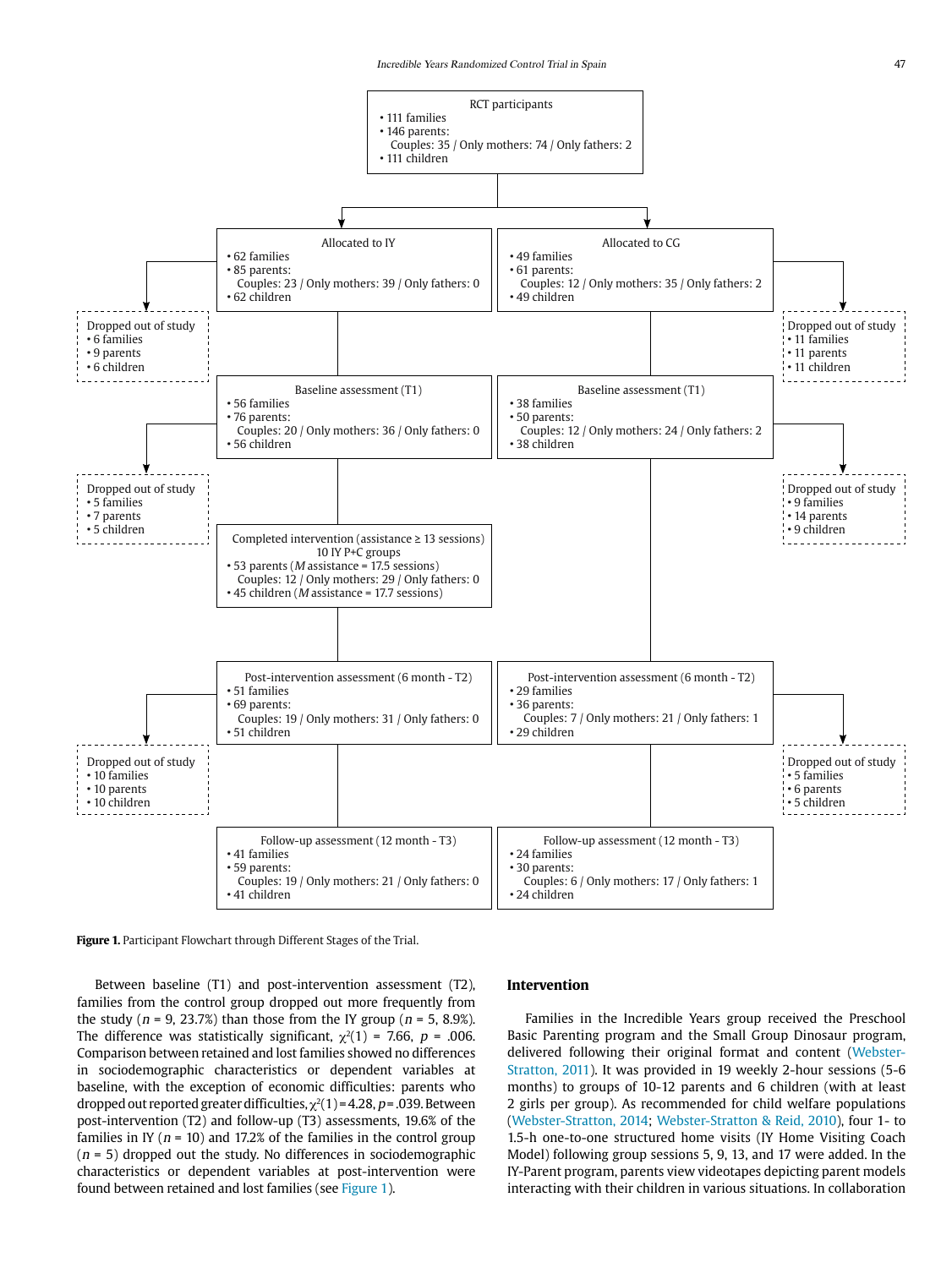with two group leaders, who used an empowering approach, parents discussed these video vignettes, identified parenting principles, and put learned principles and techniques into practice through role-plays. In addition, home assignments and between-session telephone calls were used as part of the usual procedure of the program. Parenting skills emphasized included how to play with children, social, emotional, academic and persistence skills coaching, effective praise and use of incentives, establishing predictable routines and rules and promoting responsibility, effective limitsetting, and strategies to manage misbehavior and teach children to problem solve. For the IY-Child program, skills emphasized included emotional literacy, empathy or perspective taking, friendship skills, anger management, interpersonal problem-solving, and school rules. Teachers and parents received weekly information about the behaviors and concepts taught to children and suggestions for strategies they could use to reinforce skills taught. Children were assigned home activities to complete with their parents and received weekly good behavior-charts that parents and teachers completed. Parents' and children's group sessions took place at the same time in independent rooms in a family center. Supervised free childcare for other children in the family was provided when needed.

Ten IY-Parent and IY-Child groups were run during a two-year period. The intervention was delivered by four parent-leaders and three child-leaders previously trained over 12 months by accredited Incredible Years trainers. The training included attendance at two independent 4-day workshops for the parent-group and the childgroup leaders, attendance of parent-group leaders at 1-day workshop for the Home Visiting Coach Model training, and monthly clinical support, supervision, and consultation sessions. To participate in the trial, the group leaders must have received a positive evaluation by IY trainers, and be accredited or undergoing the accreditation process (for detailed information about the previous phase of preparation of the pilot implementation, see De Paúl, Arruabarrena, et al., 2015). All leaders had backgrounds in psychology. During the trial, group leaders received two-monthly clinical support, supervision, and consultation sessions from an IY-accredited mentor, and attended monthly coordination meetings. To ensure fidelity, they adhered to standard program manuals, protocols, and teaching methods (video vignettes, homework, role-plays), and completed protocol checklists after each session. All group sessions were video recorded and subsequently reviewed.

Percentages of parents and children who attended thirteen or more group sessions were high: 74.3% of the parents and 83.9% of the children. The percentage of families who dropped out of the IY program was low (5.6%). Some families (11.7%) received additional supportive services during the trial (e.g., counselling or home visiting from Child Welfare or Child Protection Services workers, stimulation for children with neurodevelopmental delays).

Families in the control group received standard services from Child Welfare and Child Protection Services. Seventy percent of them (71.9%) received parent counselling or parent training, in individual or group formats, at home or outside. These interventions were non-structured and highly variable in their procedure, frequency, and content. The remaining 28.1% received CW/CPS caseworker follow-up, also with a non-structured format. Almost thirty percent (28.1%) of the children received direct non-structured and diverse therapeutic or supportive services in individual or group format. Half of the families received two or more services (number of services per family  $M = 1.25$ ,  $SD = 0.92$ ). No information was available about intervention dropouts in the control group, where families received standard services as long as they needed according to CW/CPS caseworker assessment. During the study, families in the control group were not offered participation in the IY intervention after Time 3 (12 month) assessment.

#### **Instruments**

Families in the IY and control groups were assessed at home, using standardized instruments by a trained clinical psychologist. Parent reports (at baseline, post-intervention Time 2, and follow-up Time 3) and an observational measure of parent-child interaction (at baseline and post-intervention Time 2) were used. Procedure and measures were the same for each group and at each time point. Participants in the IY-Parent program also completed a satisfaction questionnaire when finished.

**Parenting Practices Interview** (PPI: Webster-Stratton et al., 2001). The PPI consists of 64 items rated by parents of children aged 3 to 12 years old on a seven-point scale (1 = never/totally disagree to 7 = always/totally agree) that assesses seven dimensions: appropriate discipline, positive verbal discipline, praise and incentives, clear expectations, monitoring, harsh and inconsistent discipline, and physical punishment. For the present study, a recent adaptation of the PPI with a Spanish sample (Rivas et al., 2021a, submitted for publication) was used. The PPI adaptation consisted of 25 items assessing four dimensions: appropriate discipline (7 items, e.g., "Take away privileges like TV, playing with friends"), verbal praise and incentives (7 items, e.g., "Give your child a hug, kiss, pat, handshake for a good behavior"), inconsistent discipline (5 items e.g., "Threaten but do not punish"), and physical punishment (6 items e.g., "Give your child a spanking"). Cronbach's alpha coefficients with the present sample ranged from moderate to good: appropriate discipline (.77), verbal praise and incentives (.70), inconsistent discipline (.77), and physical punishment (.87).

**Parenting Stress Index/Short Form** (PSI-SF; Abidin, 1995). The PSI-SF is a 36-item, self-report measure of parenting stress. It includes three subscales: parental distress (PD, e.g., "I feel lonely and without friends"), parent-child dysfunctional interaction (PCDI, e.g., "Sometimes I feel my child doesn't like me and doesn't want to be close to me"), and difficult child (DC, e.g., "My child gets upset easily over the smallest thing"). Each subscale consists of 12 items rated from 1 (strongly disagree) to 5 (strongly agree), with scores ranging from 12 to 60. A Total score is calculated by summing the three subscale scores, ranging from 36 to 180. Abidin (1995) reported Cronbach's alpha coefficients of .91 for the PSI-SF total score, and .87, .80 and .85 for the PD, PCDI, and DC subscales, respectively. The PSI-SF version validated with Spanish population (Rivas et al., 2020) was used in the present study, with satisfactory internal consistency indexes for the total score ( $\alpha$  = .93) and all three dimensions (Cronbach's alphas of .86, .91, and .85).

**Beck Depression Inventory-II** (BDI-II; Beck et al., 1996). The BDI-II is a 21-item, self-report measure of depressive symptomatology appropriate for both psychiatric and normative populations. Responses are given using a four-point scale from 0 to 3 (e.g., 0 - "I do not feel like a failure"; 1 - "I have failed more than I should have"; 2 - "As I look back, I see a lot of failures"; 3 - "I feel I am a total failure as a person"), with scores ranging from 0 to 63 and higher scores indicating higher levels of depressive symptomatology. The BDI-II has been shown adequate reliability (between .92 and .93 for internal consistency) as well as adequate construct validity (Beck et al., 1996). The BDI-II has been validated for its use with Spanish population (Sanz et al., 2003). In the present study, internal consistency was also satisfactory (Cronbach's alpha of .87).

**Brief Child Abuse Potential Inventory** (B-CAP; Ondersma et al., 2005). The B-CAP is a self-report screening questionnaire with 34 items. It is composed of the Abuse scale, measuring the risk of a parent physically abusing their children, and two validity scales: a three-item random response scale and a six-item lie scale. The Abuse scale of the Spanish version of the B-CAP was used in this study (Rivas et al., 2021b). Responses are on a binary scale (agree-disagree), so scores range from 0 to a maximum of 22. Ondersma et al. (2005) indicated good internal consistency for the Abuse scale (KR20 = .89).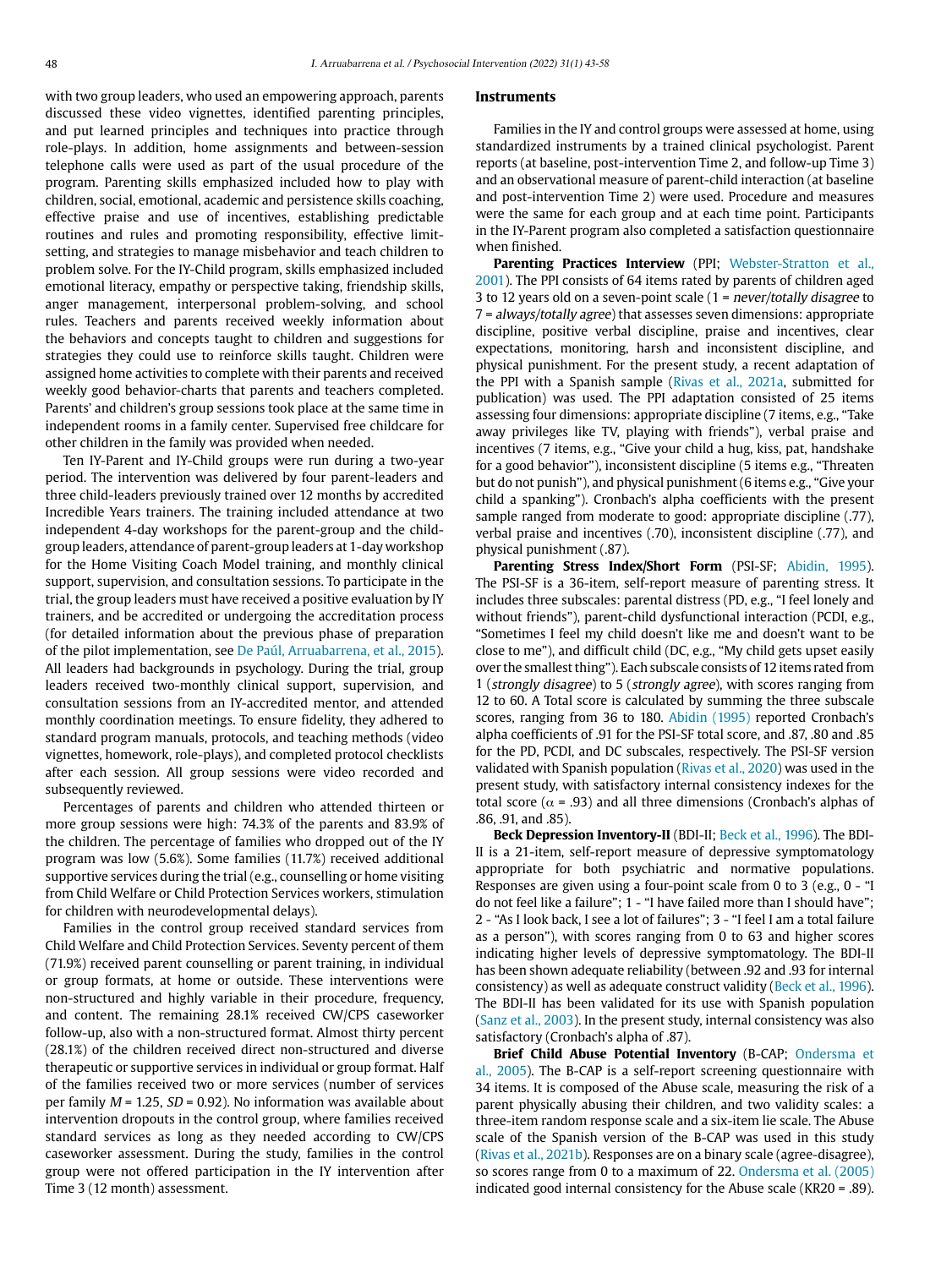In the present study the internal consistency for the Abuse scale was also good (KR20 =  $.83$ ).

**Eyberg Child Behavior Inventory** (ECBI; Eyberg & Pincus, 1999) is a parent-rating scale covering 36 child disruptive behaviors with two subscales. The Intensity subscale measures the frequency of the child's behavior (e.g., "Acts defiant when told to do something", "Refuses to go to bed on time") on a seven-point scale, ranging from 1 to 7 with a minimum score of 36 and a maximum of 252. The Problem subscale measures the extent to which the parent finds the child's behavior troublesome, rated on a binary scale  $(0 = no, 1 = yes)$  with a score range from 0 to 36. Eyberg and Pincus (1999) reported high internal consistency for both Intensity and Problem subscales ( $\alpha$  = .95 and KR20 = .94, respectively). The ECBI has been translated and validated with Spanish population (García-Tornel et al., 1998). In the present study, both Intensity and Problem subscales showed high internal consistency ( $\alpha$  = .91 and KR20 = .88).

**Dyadic Parent-Child Interaction Coding System-IV** (DPICS-IV; Eyberg et al., 2014). The DPICS-IV is an observational instrument that requires videotaping 25 minutes of semi-structured parentchild interaction of three standardized situations with varying parental control levels. The procedure starts with a Child-Led Play (CLP) situation of 10 minutes, where the child plays freely, and the caregiver is expected to follow the child. In the next 10 minutes, Parent-Led Play (PLP), the caregiver is encouraged to choose the activity and lead the play. In both situations, the first five minutes are for warming-up, and only the second five minutes are coded. The last five minutes includes the Clean-Up (CU) task, where the caregiver informs the child that it is time to pick up the toys. Therefore, the codification takes 15 minutes of the total videotaped time. For the present study, a Spanish adaptation of the DPICS-IV clinical version was used (Cañas et al., 2021) and two dimensions of parent behavior were analyzed: Praise (e.g., "The flower you drew is amazing") and Negative Talk (e.g., "The flower you drew is a mess"). Interrater reliability in DPICS items was completed by two PhD candidates with certified training in DPICS, based on the double coding of 15% of randomly selected videotapes from the total sample. The interclass correlation coefficients (ICC) for both Praise and Negative Talk were

above .95, indicating good interrater reliability. One of the coders was blind to participants' group membership, whereas the other – who was the same person who conducted the observation at home – was aware of the group membership of some families.

**Incredible Years Parenting Program Satisfaction Questionnaire** [\(www.incredibleyears.com/for-researchers/measures/](www.incredibleyears.com/for-researchers/measures/)). The IY-Parent Program Satisfaction Questionnaire was developed by the IY program and uses a seven-point scale at the end of the program to measure parental satisfaction with the overall program, the usefulness of the teaching format and the parenting techniques used, and the parent and child group leaders' skills. Parents could also express their feelings and opinions about the program in an open-response question.

## **Data Analysis**

Differences between groups at baseline were analyzed with chi-square for categorical data and t-tests for continuous variables. Analyses were performed using SPSS 26.0. Regardless of their actual participation, data from every parent allocated to IY or to control groups were included in the analyses. Only participants who completed every instrument at each assessment time were included in the respective analysis. In the ECBI, each parent was considered independently even if they participated as a couple, because individual perception of child behavior problems was the focus of interest of the study. For families with more than one child participating in the study, the child with the highest score in the ECBI Intensity scale at baseline was selected.

To evaluate differences between IY and control groups in Time 1 (baseline), Time 2 (post-intervention, 6 month), and Time 3 (followup, 12 month) assessments, univariate and multivariate analysis of covariance (ANCOVAs) were used, including previous Time scores as covariates. Effect sizes (ES) were calculated with partial eta square  $(\eta_{\rm p}^{\rm 2})$  and classified according to Cohen's principles: .01 for a small effect, .06 for a medium effect, and .14 for a large effect size. Paired samples t-test were also calculated between Time1-Time2, Time2-

|  |  | <b>Table 2.</b> Differences from Baseline (T1) to Post-intervention Assessment (T2, 6 Month) in Incredible Years and Control Groups in Outcome Measures |  |  |  |  |  |  |  |  |  |  |  |  |  |  |
|--|--|---------------------------------------------------------------------------------------------------------------------------------------------------------|--|--|--|--|--|--|--|--|--|--|--|--|--|--|
|--|--|---------------------------------------------------------------------------------------------------------------------------------------------------------|--|--|--|--|--|--|--|--|--|--|--|--|--|--|

|                                      |    |                | Incredible Years |                       |      |                  | <b>ANCOVAs</b> |                |                  |      |                        |     |
|--------------------------------------|----|----------------|------------------|-----------------------|------|------------------|----------------|----------------|------------------|------|------------------------|-----|
| Variable                             |    | T1             | T <sub>2</sub>   |                       | d    | $\boldsymbol{n}$ | T1             | T <sub>2</sub> | $\mathbf{f}$     | d    | F                      |     |
|                                      |    | M(SD)          |                  |                       |      |                  | M(SD)          |                |                  |      | $\eta_{\rm p}^{\;\;2}$ |     |
| Parenting Practices (PPI)            | 69 |                |                  |                       |      | 34               |                |                |                  |      |                        |     |
| Appropriate Discipline               |    | 4.27(1.10)     | 4.20(1.18)       | 0.51                  | 0.06 |                  | 4.31(1.19)     | 4.26(1.14)     | 0.23             | 0.04 | 0.02                   | .00 |
| Verbal Praise & Incentives           |    | 5.35(0.77)     | 5.75(0.73)       | $-3.45$ ***           | 0.53 |                  | 5.11(0.83)     | 5.06(0.87)     | 0.39             | 0.06 | 13.33"                 | .12 |
| <b>Inconsistent Discipline</b>       |    | 3.16(1.22)     | 2.41(1.04)       | $5.55$ <sup>***</sup> | 0.66 |                  | 3.35(1.22)     | 2.87(1.04)     | $2.18^{\degree}$ | 0.42 | 7.28                   | .07 |
| <b>Physical Punishment</b>           |    | 1.62(0.71)     | 1.23(0.42)       | $6.15$ ***            | 0.68 |                  | 1.49(0.56)     | 1.25(0.40)     | 3.04"            | 0.49 | 0.66                   | .01 |
| Parenting Stress (PSI-SF)            | 68 |                |                  |                       |      | 33               |                |                |                  |      |                        |     |
| <b>PSI-SF</b> total                  |    | 85.54 (17.52)  | 77.04 (17.88)    | $4.43$ <sup>***</sup> | 0.48 |                  | 84.39 (19.97)  | 82.03 (18.34)  | 1.02             | 0.12 | $3.98^{\degree}$       | .04 |
| <b>PSI-SFPD</b>                      |    | 28.71 (7.23)   | 26.12(7.59)      | $3.47$ **             | 0.35 |                  | 28.33(8.06)    | 27.52 (6.86)   | 0.71             | 0.11 | 1.82                   | .02 |
| <b>PSI-SF PCDI</b>                   |    | 24.05 (6.66)   | 23.01 (7.04)     | 1.42                  | 0.15 |                  | 23.81 (7.31)   | 24.30 (7.08)   | 0.54             | 0.07 | 1.58                   | .02 |
| <b>PSI-SF DC</b>                     |    | 32.77 (7.78)   | 27.91 (6.53)     | 6.18                  | 0.68 |                  | 32.24 (7.83)   | 30.21 (7.21)   | $2.08^{\circ}$   | 0.27 | 5.88                   | .06 |
| Parent depression                    | 68 |                |                  |                       |      | 33               |                |                |                  |      |                        |     |
| <b>BDI-II</b>                        |    | 7.91(6.66)     | 4.81(4.89)       | 4.40" 0.53            |      |                  | 6.42(4.98)     | 6.00(6.03)     | 0.53             | 0.08 | $4.04^{\circ}$         | .04 |
| Child Abuse Potential                | 69 |                |                  |                       |      | 35               |                |                |                  |      |                        |     |
| <b>BCAP</b>                          |    | 6.59(4.46)     | 5.26(4.54)       | $3.56$ $\cdot$        | 0.30 |                  | 6.40(4.33)     | 5.31(3.32)     | 1.78             | 0.27 | 0.62                   | .00 |
| <b>Child Behavior Problems</b>       | 66 |                |                  |                       |      | 29               |                |                |                  |      |                        |     |
| <b>ECBI</b> intensity                |    | 119.48 (31.01) | 97.29 (29.34)    | 8.81                  | 0.73 |                  | 114.90 (26.82) | 104.44 (30.71) | 4.19             | 0.36 | 7.45"                  | .08 |
| ECBI problem                         |    | 14.39 (9.21)   | 9.31(7.89)       | $4.99$ <sup>***</sup> | 0.59 |                  | 13.82 (7.48)   | 11.65(8.14)    | 5.99"            | 0.27 | 4.56                   | .05 |
| Observed Parent-Child Interaction 60 |    |                |                  |                       |      | 20               |                |                |                  |      |                        |     |
| <b>Parent Praise</b>                 |    | 7.65(8.09)     | 10.63(10.6)      | $-1.93$               | 0.37 |                  | 5.05(5.62)     | 2.85(3.63)     | $2.70^{\circ}$   | 0.47 | 8.45"                  | .10 |
| Parent Negative Talk                 |    | 14.27 (12.61)  | 6.65(6.54)       | $4.04$ ***            | 0.57 |                  | 14.70 (10.42)  | 10.00(7.80)    | 2.02             | 0.57 | 0.79                   | .01 |

Note. PSI-SF = Parental Stress Index-Short Form; PD = Parental Distress subscale; PCDI = Parent-Child Dysfunctional Interaction subscale; DC = Difficult Child subscale; M = mean; SD = standard deviation, *d* = Cohen's *d* effect size,  $\eta_\text{\tiny{p}}^{\phantom{\text{o}}^2}$  = partial eta square.

 $**p* < .05, ***p* < .01, ***p* < .001.$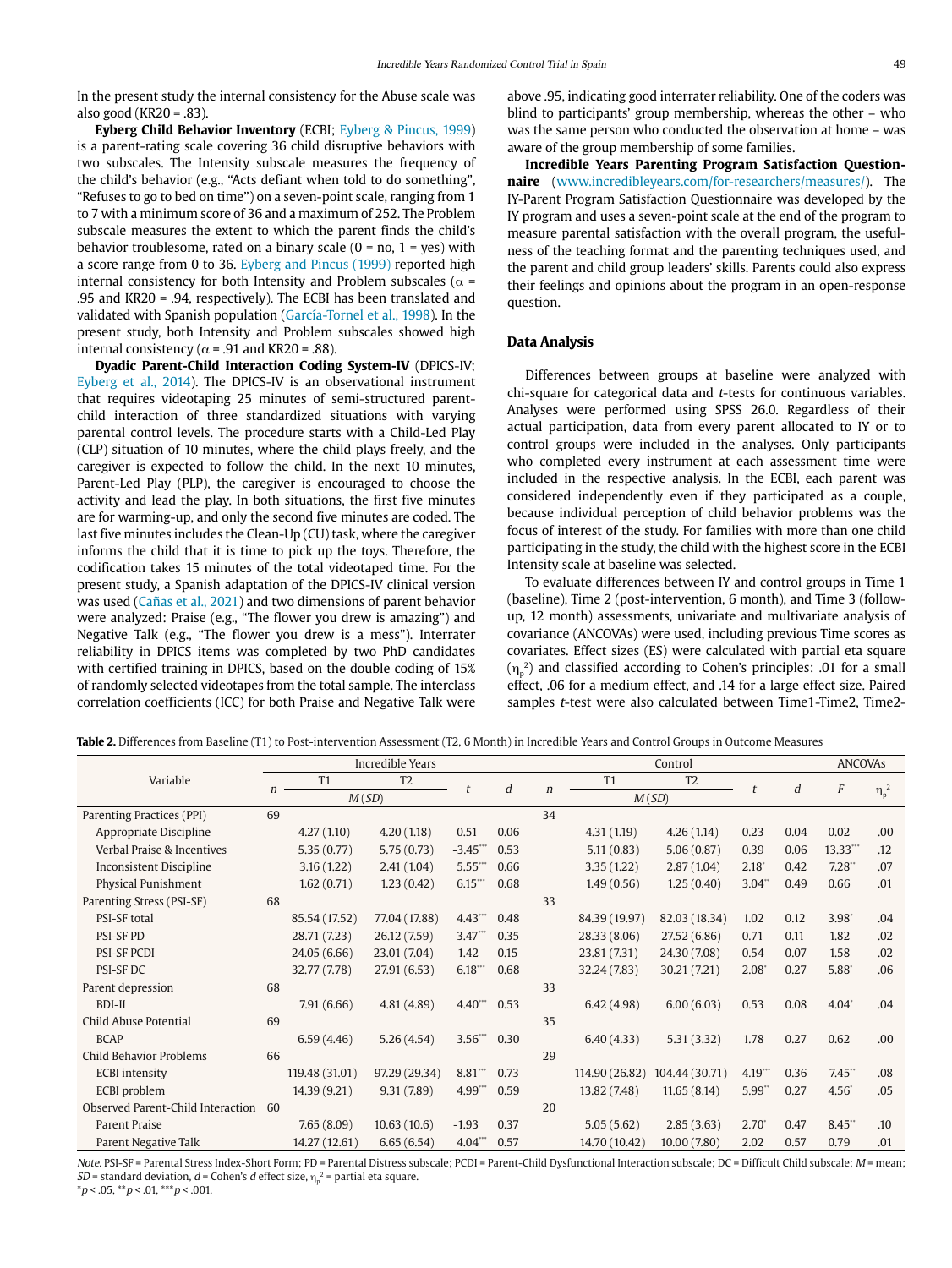Time3, and Time1-Time3 assessments for each group. Cohen's d was used to calculate effect sizes,  $d \geq 0.20$  was considered a small effect,  $d \ge 0.50$  a medium effect, and  $d \ge 0.80$  a large effect. These analyses were also used to analyze post-intervention intragroup differences based on severity of child behavior problems (low, medium, and clinical range) and on IY attendance (less or more than 13 sessions).

Moderation and mediation analyses were performed using the SPSS Macro Process (Hayes, 2013). For moderation analyses, the baseline score of the outcome variable was controlled by including it in the regression. For the mediation analysis, new variables (amount of change) were built based on baseline and postintervention scores. For negative parenting practices, parenting stress, child abuse potential and child behavior problems, the amount of change was calculated from baseline minus postintervention scores (T1-T2). For positive parenting practices, it was calculated from post-intervention minus baseline scores (T2-T1). Bootstrap procedures with 10,000 samples were used to test the significance of the mediating effects, with mediation considered to be occurring when the indirect effect was significant with 95 % confidence intervals not containing zero (Hayes, 2013).

#### **Results**

## **Differences at Baseline and Post-intervention between Incredible Years and Control Groups**

No differences at baseline between IY and control groups were found in any of the outcome measures included in the study ( $p > .05$ ).

Comparisons between baseline and post-intervention scores along with results of paired *t*-test and ANCOVAs are presented in Table 2.

**Self-reported parenting practices.** Regarding PPI positive parenting practices, paired t-tests between baseline and postintervention showed that only parents in the IY group reported a significant increase with a medium effect size,  $t(68) = -3.45$ ,  $p < .001$ ,  $d = 0.53$ , in the use of verbal praise and incentives. No significant changes were observed in any group in parent reports of appropriate discipline. ANCOVA showed that the difference in verbal praise and incentives between IY and control group was significant at postintervention. Parents in IY reported a larger improvement (mediumlarge size) in the use of verbal praise and incentives (  $p$  < .001,  $\eta_{\rm p}^{\;\;\;\;\;\;2}$  .12 ) than parents in the control group.

In negative parenting practices, parents in both groups reported significant decreases in PPI scores of inconsistent discipline, IY  $t(68)$  $= 5.55, p < .001$ , medium effect size  $d = 0.66$ ; CG  $t(33) = 2.18, p < .05$ , small-medium effect size  $d = 0.42$ , and physical punishment, IY  $t(68)$ = 6.15,  $p$  < .001, medium effect size,  $d$  = 0.68; CG  $t(33)$  = 3.04,  $p$  < .005, small-medium effect size,  $d = 0.49$ . There were significant postintervention differences between groups (ANCOVA) for inconsistent

discipline: parents in the IY group reported a larger decrease (medium size) in the use of inconsistent discipline ( $p$  < .005,  $\eta_{\rm p}^{\rm \; 2}$  = .07) than parents from the control group.

**Observed parent-child interaction.** Unlike the PPI self-report measure, a paired t-test did not show significant changes between baseline and post-intervention assessments in the DPICS Praise dimension in the IY group. Contrary to expectations, in the control group a significant decrease in DPICS Praise,  $t(19) = 2.70$ ,  $p < .05$ , small-medium size  $d = 0.47$ , was found. ANCOVA showed that the difference at post-intervention between IY and control groups was significant with a medium effect size ( $p < .005$ ,  $\eta_p^2 = .10$ ): parents in the IY group demonstrated a greater improvement in their observed use of praise than parents in the control group.

In line with the negative parenting dimensions of PPI self-report, results indicated a significant reduction in DPICS Negative Talk dimension only for the IY group,  $t(59) = 4.04$ ,  $p < .001$ , medium effect size  $d = 0.57$ . However, no significant differences were observed between IY and control groups at post-intervention.

Parenting stress. Paired t-test showed that parents in the IY group reported significant decreases in their perception of parenting stress,  $t(67) = 4.43$   $p < .001$ , small-medium effect size  $d = .48$ , feelings of parental distress,  $t(67) = 3.47$ ,  $p < .001$ , small effect size  $d = 0.35$ , and their perception of having a difficult child,  $t(67) = 6.18$ ,  $p < .001$ , medium effect size  $d = 0.68$ . In the control group, only a significant decrease of parental perception of having a difficult child was found,  $t(32) = 2.08$ ,  $p < .05$ , small effect size  $d = 0.27$ . ANCOVA confirmed significant differences between groups in parenting stress at postintervention: parents in the IY group reported larger decreases (small-medium and medium sizes, respectively) for both parenting stress (PSI-SF total score;  $p < .05$ ,  $\eta_{p}^{2} = .04$ ) and perception of having a difficult child (PSI-SF DC;  $p < .05$ ,  $\eta_p^2 = .06$ ) than parents in the control group.

Parental depressive symptomatology. Paired t-test showed that only parents in the IY group reported a significant decrease between baseline and post-intervention in BDI-II scores,  $t(67) = 4.40$ ,  $p < .001$ , medium effect size  $d = 0.53$ . No significant differences were found in the control group. ANCOVA confirmed a small-medium effect ( $p \le$ .05,  $\eta_{\text{p}}^{\text{2}}$  = .04), indicating that IY parents reported a greater decrease at post-intervention in their depressive symptomatology than parents in the control group.

**Child abuse potential.** Paired *t*-test showed that only parents in the IY group reported a significant decrease with a small effect size between baseline and post-intervention in BCAP scores,  $t(68) = 3.56$ ,  $p < .001$ ,  $d = 0.30$ . No significant changes were found in the control group. No significant difference between IY and control group was observed at post-intervention.

**Parental perception of child behavior problems.** Paired t-test showed that parents in both groups reported significant decreases

**Table 3.** Differences from Baseline (T1) to Post-intervention Assessment (T2, 6 Month) in Child Behavior Problems in Incredible Years and Control Groups According to the Level of Severity of Child Behavior Problems at Baseline

|                       | Incredible Years |                               |                                     |  |      |                            |     |        |                |                               |                       |      |                  |            |
|-----------------------|------------------|-------------------------------|-------------------------------------|--|------|----------------------------|-----|--------|----------------|-------------------------------|-----------------------|------|------------------|------------|
|                       |                  | T1<br>T <sub>2</sub><br>M(SD) |                                     |  | d    | <b>ANOVA</b><br>$\eta^2 p$ |     | $\eta$ | T <sub>1</sub> | T <sub>2</sub>                |                       |      | <b>ANOVA</b>     |            |
|                       | $\boldsymbol{n}$ |                               |                                     |  |      |                            |     |        |                | M(SD)                         |                       |      |                  | $\eta^2$ p |
| <b>ECBI</b> Intensity |                  |                               |                                     |  |      |                            |     |        |                |                               |                       |      |                  |            |
| $Low \leq 90$         | 21               | 84.81 (11.98)                 | 71.29 (16.00) 4.84***               |  | 0.96 |                            |     | 8      | 83.87 (13.39)  | 79.87 (14.54)                 | 0.65                  | 0.28 |                  |            |
| Medium 91-129         | 24               | 118.00(7.56)                  | 96.71 (20.68) 5.89***               |  | 1.37 | $4.97^{\circ}$             | .13 | 13     |                | 113.64 (10.03) 105.29 (10.57) | 1.94                  | 0.61 | $3.94^{\degree}$ | .23        |
| Clinical $\geq$ 130   | 23               |                               | 154.39 (16.87) 123.17 (23.38) 6.36" |  | 1.53 |                            |     | 8      |                | 149.87 (6.31) 125.12 (13.05)  | $5.09$ <sup>***</sup> | 2.41 |                  |            |
|                       |                  |                               | $n(\%)$                             |  |      |                            |     |        |                | $n(\%)$                       |                       |      |                  |            |
| $Low \leq 90$         |                  | 21(30.9)                      | 33(48.5)                            |  |      |                            |     |        | 8(26.7)        | 8(26.7)                       |                       |      |                  |            |
| Medium 91-129         |                  | 24(35.3)                      | 27(39.7)                            |  |      |                            |     |        | 14(46.7)       | 20(66.7)                      |                       |      |                  |            |
| Clinical $\geq$ 130   |                  | 23(33.8)                      | 8(11.8)                             |  |      |                            |     |        | 8(26.7)        | 2(6.7)                        |                       |      |                  |            |

Note. M = mean: SD = standard deviation:  $d$  = Cohen's d effect size;  $n^2p$  = partial eta square.  $*p < .05, **p < .001.$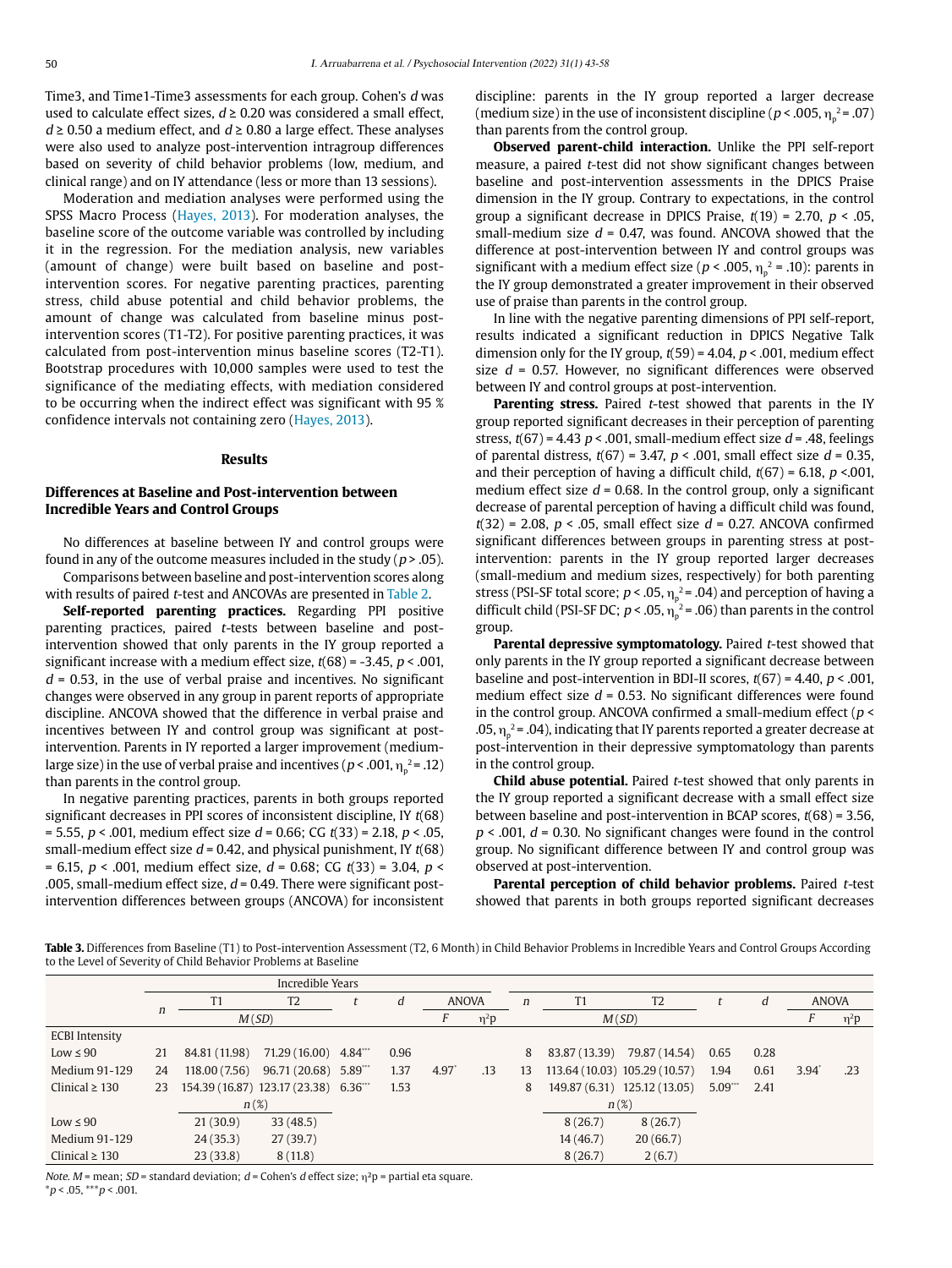in the intensity of perceived child behavior problems, IY  $t(65) = 8.81$ ,  $p < .001$ , medium-large effect size  $d = 0.73$ ; CG  $t(28) = 4.19$   $p < .001$ . small effect size  $d = 0.36$ , and in the level at which those behaviors were troublesome for them, IY  $t(65) = 4.99$ ,  $p < .001$ , medium effect size  $d = 0.59$ ; CG  $t(28) = 5.99$ ,  $p < .005$ , small effect size  $d = 0.33$ . ANCOVA confirmed significant differences between groups at postintervention, with parents in the IY group reporting larger decreases (with medium and small-medium effect sizes, respectively) in both measures ( $p$  < .005,  $\eta_{\rm p}^{\ \, 2}$  = .08;  $p$  < .05,  $\eta_{\rm p}^{\ \, 2}$  = .05).

Additional analyses explored patterns of change between baseline and post-intervention assessment according to the initial severity of perceived child behavior problems. Children were classified in three levels according to ECBI Intensity scores at baseline: low (≤ 90), medium (91-129), and clinical range ( $\geq$  130). Chi-square tests did not show significant differences between IY and control groups in the percentage of children in each severity level at baseline. As can be seen in Table 3, parents in both groups reported significant large size decreases of ECBI scores for children in the clinical range, IY  $t(22)$  = 6.36,  $p < .001$ ,  $d = 1.53$ ; CG  $t(7) = 5.09$ ,  $p < .001$ ,  $d = 2.41$ . The percentage of children in the clinical range decreased 20% in both groups between baseline and post-intervention. However, only parents in the IY group also reported significant decreases of ECBI scores for children with low,  $t(20) = 4.84$ ,  $p < .001$ , and medium,  $t(23) = 5.89$ ,  $p < .001$ , severity behavioral problems at baseline. Such decreases were also of large size ( $d = 0.96$  and  $d = 1.37$ , respectively).

**Moderator effect of sociodemographic variables.**  Sociodemographic variables such as children's age and gender, parents' gender, educational level and country of origin, and family economic difficulties were tested at baseline as possible moderators of post-intervention measures. No significant effects were found.

**Effect of the intervention with both parents or with only one parent.** Moderation analyses were performed with the Incredible Years group to explore the effect of the intervention being done with the couple (both parents participate,  $n = 19$  families) or with only one parent (only the mother participate,  $n = 31$  families). No moderation effects on IY outcomes were found. Also, results for ANCOVAs comparing IY and control groups measures at postintervention excluding fathers (that is, including only one parent – the mother – per family) were similar to results found including fathers, except for PPI Inconsistent Discipline dimension,  $F(1, 74)$  = 1.21,  $p = .275$ ,  $\eta_p^2 = .02$ , and parental depressive symptomatology,  $F(1, 74)$  = 1.59, p = .211,  $\eta_{p}^{2}$  = .02, where differences between groups were no longer significant.

#### **Mediational Models of Change**

Two mediation models of change were conducted with Condition (IY group  $= 1$ ; control group  $= 0$ ) as the predictor variable, changes in parenting practices (self-report PPI and observation DPICS) and parenting stress (PSI-SF) as serial mediator variables, and change in child abuse potential (BCAP) and perception of child behavior problems (ECBI-Intensity Scale) as the two predicted variables.

The mediational models were tested for both positive parenting (PPI Verbal Praise and Incentives dimension and DPICSs Praise category) and negative parenting (PPI Inconsistent Discipline dimension). Mediation analyses were conducted separately for each self-reported (Verbal Praise and Incentives, and Inconsistent Discipline dimensions from the PPI) and observed (DPICS Praise category) variable. Therefore, three mediational models were tested for each predicted variable (BCAP and ECBI). Because significant results were observed only for self-reported positive parenting measures (PPI Verbal Praise and Incentives), only these findings will be presented.

**Mediational model of change in child abuse potential (BCAP).** As can be seen in Figure 2, intervention had a fully mediated effect in the change of child abuse potential via changes in positive parenting and in parenting stress. The mediating effect of positive parenting was observed only when it was measured through parents' selfreport (β = .12, *SE* = .07, 95% CI [.002, .278]). When compared to the control group, parents who participated in IY reported a greater change in PPI positive parenting at post-intervention ( $\beta$  = .45, *SE* = .19,  $p = .019$ ), which furthered a greater change in PSI-SF parenting stress ( $\beta$  = 4.27, *SE* = 1.71,  $p$  = .014), which in turn led to a greater change in BCAP child abuse potential (β = .06, *SE* = .02, *p* = .004).



**Figure 2.** Serial Mediational Model Testing the Indirect Effect of Incredible Years' Participation on Changes in Child Abuse Potential between T1 (Baseline) and T2 (Post-intervention, 6 month) Mediated by Changes in Positive Parenting and Subsequent Changes in Parenting Stress.

Note. Unstandardized regression coefficients are presented.  $*p < .05, **p < .01.$ 

**Mediational model of change in child behavior problems (ECBI).** As can be seen in Figure 3, the treatment had a fully mediated effect in the change of child behavior problems via changes in positive parenting and in parenting stress. The mediating effect of positive parenting was observed only when it was measured with self-report ( $β = 1.08$ ,  $SE = .68$ , 95% CI [.005, 2.56]). When compared to the control group, parents who participated in IY reported a greater change in PPI positive parenting at post-intervention (β =.45, *SE* = .19, *p* = .019), the change in positive parenting promoting greater changes in PSI-SF parenting stress ( $\beta$  = 4.27,  $SE = 1.71$ ,  $p = .014$ ), which in turn led to a greater change in ECBI child behavior problems (β = .56, *SE* = .14, *p* = .000).



**Figure 3.** Serial Mediational Model Testing the Indirect Effect of Incredible Years' Participation on Changes in Parental Perception of Child Behavior Problems between T1 (Baseline) and T2 (Post-intervention, 6 month) Mediated by Changes in Positive Parenting and Subsequent Changes in Parenting Stress. Note. Unstandardized regression coefficients are presented.  $*p < .05, **p < .001.$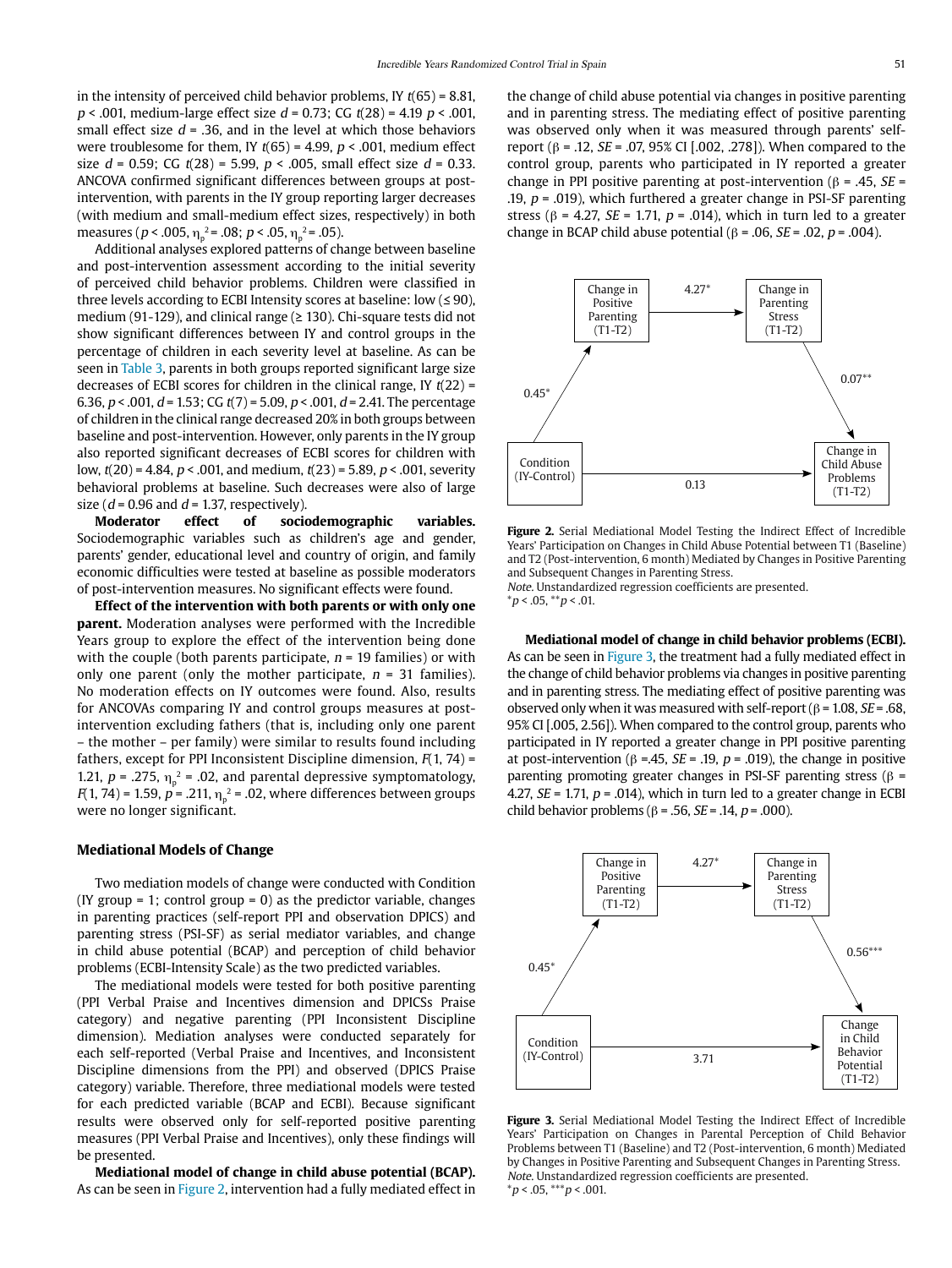**Table 4.** Effect/Change Sizes in Parents' Self-reported Outcome Measures between Baseline (T1), Post-Intervention (T2, 6-Month) and Follow-up (T3, 12-Month) Assessments in Incredible Years and Control Groups

|              | Incredible Years |              | Control      |             |              |  |  |  |
|--------------|------------------|--------------|--------------|-------------|--------------|--|--|--|
| $T1-T2$      | $T2-T3$          | $T1-T3$      | $T1-T2$      | $T2-T3$     | $T1-T3$      |  |  |  |
|              |                  |              |              |             |              |  |  |  |
| No effect    | No change        | No effect    | No effect    | No change   | No effect    |  |  |  |
| Medium       | Maintenance      | Medium       | No effect    | No change   | No effect    |  |  |  |
| Medium       | Maintenance      | Large        | Small-medium | Maintenance | Small-medium |  |  |  |
| Medium       | Maintenance      | Medium-large | Small-medium | Maintenance | No effect    |  |  |  |
|              |                  |              |              |             |              |  |  |  |
| Small-medium | Maintenance      | Medium       | No effect    | No change   | Small-medium |  |  |  |
| Small-medium | Small            | Medium       | No effect    | No change   | Small-medium |  |  |  |
| No effect    | No change        | Small        | No effect    | No change   | No effect    |  |  |  |
| Medium       | Maintenance      | Medium       | Small        | Maintenance | Medium       |  |  |  |
| Medium       | Maintenance      | Small-medium | No effect    | No change   | Medium       |  |  |  |
| Small        | Small            | Medium       | No effect    | No change   | No effect    |  |  |  |
|              |                  |              |              |             |              |  |  |  |
| Medium-large | Maintenance      | Large        | Small        | Maintenance | Large        |  |  |  |
| Medium       | Large            | Large        | Small        | Medium      | Medium-large |  |  |  |
|              |                  |              |              |             |              |  |  |  |

#### **Maintenance of Post-intervention Effects at Follow-up**

From post-intervention (T2) to follow-up six months later (T3), paired t-test showed that parents in both IY and control groups reported significant additional decreases in their perception of child behavior as troublesome, IY  $t(58) = 6.44$ ,  $p < .001$ , large effect size  $d =$ 0.89; CG  $t(26)$  = 3.54,  $p < .001$ , medium effect size  $d = 0.67$ . Also, parents in the IY group continued to report significant additional small size decreases in parental distress,  $t(58) = 2.76$ ,  $p < .001$ ,  $d = 0.28$ , and child abuse potential,  $t(58) = 2.44$ ,  $p < .05$ ,  $d = 0.21$ . However, no significant differences between IY and control groups were found between postintervention and 12-month follow-up in such measures.

Neither significant differences between post-intervention and 12-month follow-up nor significant differences between IY and control groups were found for the remaining variables in which postintervention effects were observed (PPI verbal praise and incentives, PPI inconsistent discipline, PSI-SF total stress, PSI-SF difficult child, BDI-II parental depressive symptomatology, and ECBI intensity), indicating that the effects were maintained over time.

Table 4 summarizes the effect/change sizes observed in the selfreported outcome measures between assessments: from baseline (T1) to post-intervention (T2 - 6 month), from post-intervention (T2 - 6 month) to follow up (T3 - 12 month), and from baseline (T1) to follow up (T3 - 12 months).

## **Relationship between Incredible Years Attendance and Postintervention Effects**

The relationship between IY-Parent attendance and postintervention effects was analyzed dividing parents into two groups: those who attended less than 13 sessions ( $n = 16$ ), and those who attended 13 or more sessions ( $n = 53$ ). No significant differences were found between groups ( $p > .05$ ) in sociodemographic characteristics or any outcome variable at baseline. ANCOVAs did not indicate significant differences at post-intervention between groups on any outcome measure except for PPI inconsistent discipline: parents who attended 13 or more sessions reported lower scores at post-intervention ( $M = 2.23$ ,  $SD = .83$ ) than parents with lower attendance ( $M = 3.01$ ,  $SD = 1.42$ ), and a larger decrease in the use of inconsistent discipline,  $F(1, 66) = 5.13$ ,  $p < .05$ , with a medium effect size ( $\eta_{\rm p}^{\rm 2}$  = .07). Mean attendance of couples was higher ( $M = 80.5\%$ ,  $SD = 21.44$ ) than parents who assisted alone (M)  $= 71.7\%, SD = 29.01$ ).

## **Parent Satisfaction with the Incredible Years Program**

At post-intervention, 86.5 % of the parents who participated in the IY program reported that they were satisfied or very satisfied with their children's progress, 100.0% would recommend or highly recommend the program to a friend or relative, 98.6 % had positive or very positive feelings about the program, and 94.5 % were confident or very confident in their ability to manage future behavior problems in the home.

## **Discussion**

This study presents the results of the first randomized controlled trial carried out in Spain to test the effectiveness of the Incredible Years (IY) program. The Basic Parenting (IY-Parent) alongside the Small Child Dinosaur treatment (IY-Child) curricula were provided by previously trained practitioners to a sample of families with children aged 4-8 years in child welfare due to substantiated or risk for child maltreatment.

Baseline (T1), 6-month post-intervention (T2) and 12-month follow-up (T3) assessments were compared between two groups of families, those who participated in Incredible Years, and a control group who received standard services. Larger positive changes were expected from T1 to T2 in the group of parents and children who participated in the IY-Parent and IY-Child programs in terms of parents' self-reported and observed parenting practices, parenting stress, depressive symptomatology, child abuse potential, and perception of child behavior problems. We also analyzed whether post-intervention changes were maintained six months after postintervention (T3), as well as the influence of sociodemographic characteristics and program attendance on IY intervention effects. Finally, mediating mechanisms for parenting practices and parenting stress as predictors of child abuse potential and child behavior problems were explored.

Our results showed that, when IY and control groups were compared, the IY-Parent plus IY-Child interventions made a significant positive difference from baseline to T2 in parents' reported and observed use of positive parenting practices such as praise, accompanied by a significant reduction of reported inconsistent discipline, parenting stress, parental depressive symptomatology, and perception of child behavior problems. No significant differences between the IY and the control groups were found in parents' reports of appropriate discipline, physical punishment, child abuse potential, and observed negative talk.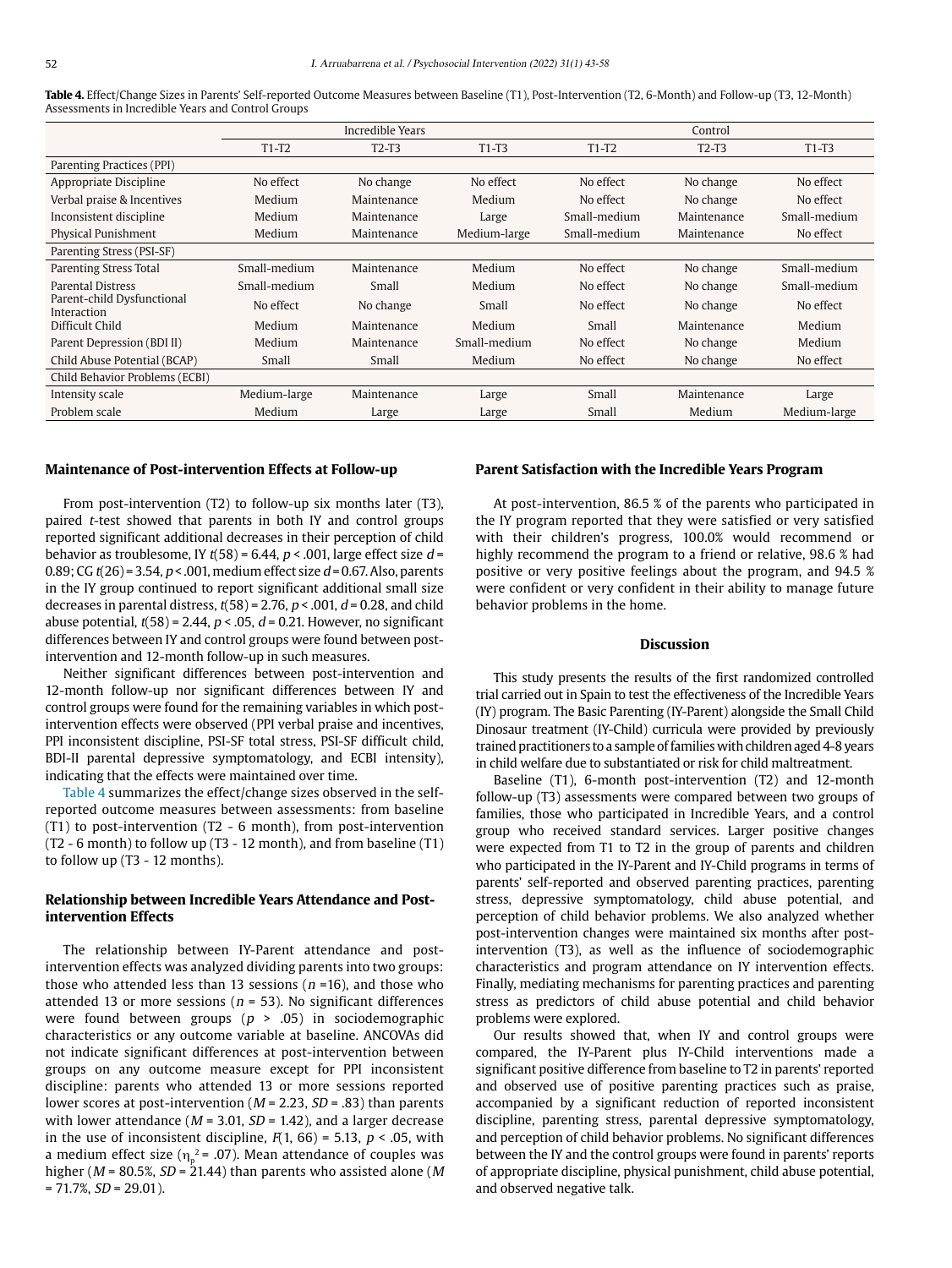Our IY effects on the increase of parental praise and the reduction of parents' perception of child behavior problems were similar to those found by Letarte et al. (2010) and Karjalainen et al. (2019) with child welfare referred parents who received the IY Basic Parenting program alone. In contrast, while Karjalainen et al. (2019) did not find any difference between the IY Basic Parenting and control groups, we found significant IY effects on parenting stress and depressive symptomatology. Maybe in our case the addition of the IY-Child curricula contributed to the differences, or maybe they were related to Karkalainen's control group having access to high quality mental health services (which is not always the case in Spain). Also noteworthy in our study was the concordance between self-reported and observed measures of IY effects on parental praise, which strengthens this finding. This is important, and in line with one of the main focuses of the Incredible Years program: the promotion of positive parent-child communication and interaction patterns. Also, IY parents showed a significant medium-sized reduction in observed negative talk toward their children, although the difference with the control group was non-significant.

Focusing on within-group effect sizes, families who participated in the IY-Parent and Child programs experienced significant medium and large-sized positive changes from baseline to post-intervention (T2) in self-reported parental measures of parenting practices (increase of verbal praise and incentives, and reduction of inconsistent discipline and physical punishment), observed negative talk toward their children, depressive symptomatology, and perception of child behavior problems, as well as significant small and small-medium positive changes in child abuse potential and parenting stress. Parents in the control group also reported significant positive changes in parenting practices (specifically, a reduction of inconsistent discipline and physical punishment) and perception of child behavior problems, although with small and small-medium effect sizes. Such findings suggest that, in our context, standard parent training and supportive services provided by Child Welfare and Child Protection Services to maltreating and high-risk families can be effective in promoting some positive changes, although fewer and less intense than the IY program. Also, attention should be paid to the significant reduction in parent praise observed in the control group from baseline to T2 as this may indicate a worsening in some indicators of the parent-child relationship.

Two full serial mediation effects were found between participation in IY-Parent plus IY-Child programs, positive changes in parenting practices, subsequent reduction of parenting stress, and final reduction of both perception of child behavior problems and child abuse potential. This finding provides support to the importance of intervening in parenting practices and parenting stress when the goal of the intervention is the reduction of child behavior problems and the prevention or reduction of child maltreatment. More studies are needed along these lines to explore which specific components of parenting practices are related to changes in child behavior problems, as investigated by Altafim et al. (2021). In their study with 143 Brazilian socioeconomically disadvantaged mothers of children aged 3-8 years, mothers' emotional and behavioral regulation – that is, avoidance of negative practices such as spanking, hitting or yelling – emerged as a core mechanism in explaining parenting program effects on reducing children's internalizing and externalizing behavioral problems, particularly for children with high levels of behavioral difficulty at baseline. On the other hand, our results suggest that the combination of IY-Parent plus IY-Child programs might contribute to preventing and reducing child maltreatment recurrence in this sample of at-risk and maltreating families. The small size changes observed in parent self-reports of child abuse potential and the larger changes observed in variables acting as risk factors for maltreatment, such as negative or dysfunctional parenting practices, parenting stress, parents' psychological distress, or child behavior problems (Austin et al., 2020), should be considered positive signs. However,

it is important to keep in mind that these changes do not necessarily reveal or reflect a real prevention or reduction of child maltreatment, and that we assessed child abuse potential through a self-report measure (Brief Child Abuse Potential Inventory BCAP; Ondersma et al., 2005). Only objective measures – such as Child Welfare and Child Protection Service reports – can really show whether IY has proved effective preventing the onset or recurrence of child maltreatment.

In the present study, no moderating influence on IY effects was found for child gender and age, parent gender, educational level and country of origin, and economic difficulties in the family. Studies carried out in other countries with the IY-Parent program have also found no evidence of moderating effects of family characteristics, such as single parenthood, ethnic minority, and parental educational level. This finding has been attributed to different reasons, for example, methodological issues of the studies, the capacity of IY to be tailored to specific characteristics and needs of families, or the reduction of differences between families due to the group format (Menting et al., 2013). The above, however, does not mean that the IY-Parent program is necessarily a valid approach for all families with child behavior problems receiving child welfare. Some parents may need to address other problems (e.g., severe mental health problems or substance addition, intimate partner violence) before participating in a parent training program, or they have problems which prevent them from participating in a group-based intervention, thus benefiting more from an individual approach. The number of parents participating in the program (couple vs. only one parent) did not moderate IY effects, even if we found that parent attendance was higher for couples. Such finding differs from from other studies that have found that fathers' involvement increased and sustained intervention outcomes (Bagner, 2013; Bagner & Eyberg, 2003; Lundahl et al., 2008; Panter-Brick et al., 2014; Webster-Stratton, 1985). Further analysis is needed, as the effects of one parent's involvement on the other and on intervention outcomes, and the effects of couple vs. only one parent intervention involvement on short- and long-term outcomes. Parents' involvement measures should go beyond attendance to include participation in program activities during and between sessions.

In the present study, the post-intervention effects on the explicit targets of the IY program (parenting behaviors and child behavior problems) were extended to other family characteristics such as parenting stress and parents' psychological wellbeing. As mentioned previously, there is mixed evidence regarding the effects of parenting programs on these two variables. In our case, findings aligned with other studies that have found such associated or cascading effects (Barlow et al., 2014; Berliner et al., 2015; Furlong et al., 2012; Hutchings et al., 2012; Hutchings et al., 2007; Pinquart & Teubert, 2010; Weber et al., 2019), and support Barth (2009) in arguing that:

The evidence that parent education cannot succeed unless other family problems are also addressed is anecdotal and weak—at least as much evidence suggests that first helping parents to be more effective with their children can help address mental health needs and help improve the chances of substance abuse recovery. [….] sources of family adversity as marital conflict and depression can be alleviated in two different ways: by directly treating partner social support and depression through direct interventions aimed at parenting problems and by improving parenting skills. […] rather than deciding who gets mental health interventions to reduce depression based on parents' entry characteristics, it may be more cost-effective to offer an initial standard parent training program. Practitioners can track how successfully parents progress through the program and continue to monitor other family risk variables, such as continuing marital conflict, depression, and stress, that may interfere with treatment success. Only when program managers see no improvement in child behavior or in measures of the parental or family distress that interferes with the parenting program should they add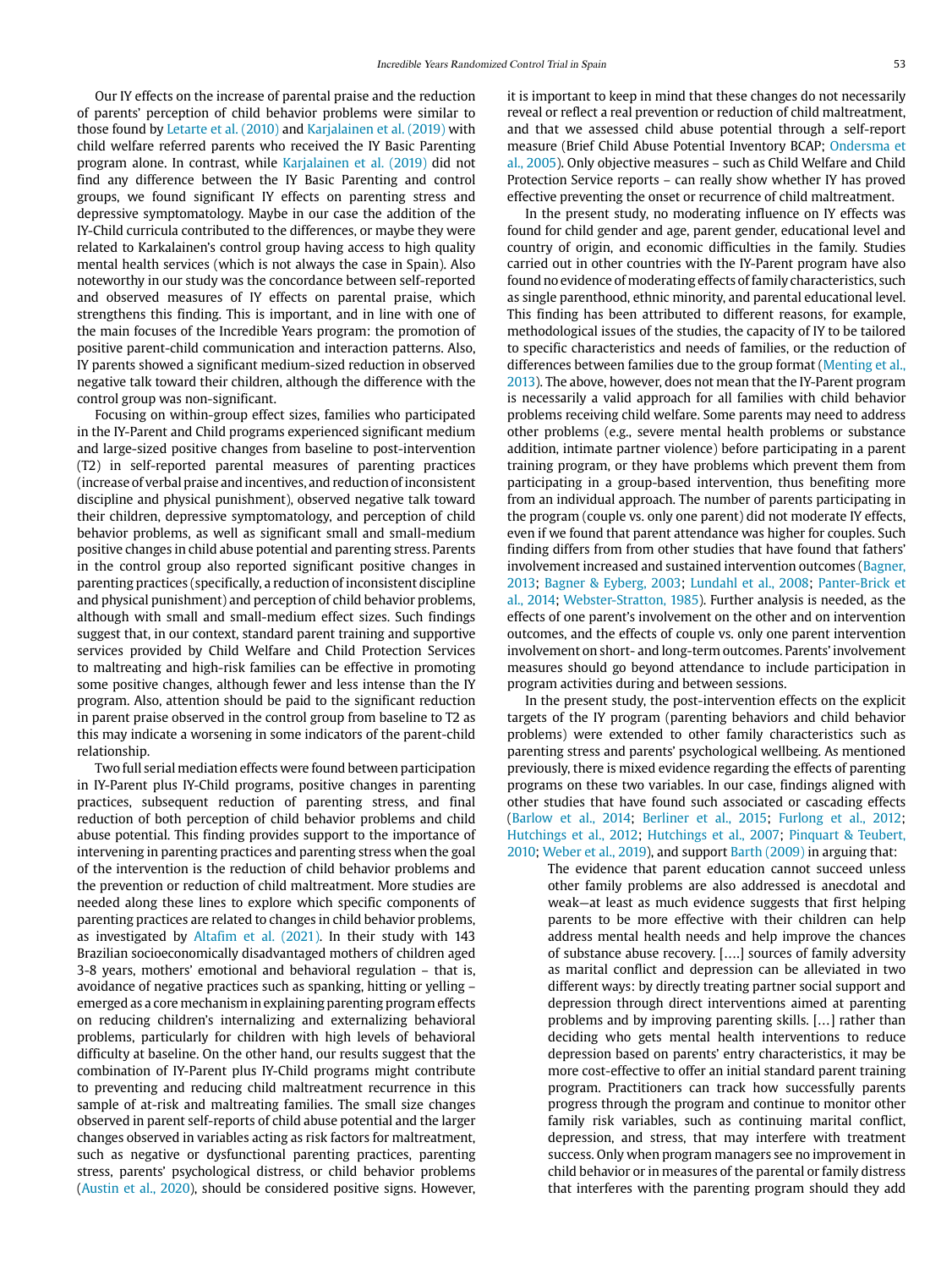interventions targeting the specific risk factors of ongoing concern. (p. 109)

This suggestion by Barth (2009) was adopted by the APSAC Task Force on Evidence-Based Service Planning Guidelines for Child Welfare in its recommendation that the priority focus of the intervention in child maltreatment cases should be the improvement of parenting skills and the parent-child relationship, along with the consequences of maltreatment on the child (Berliner et al., 2015). The APSAC Task force recommended pursuing few targets in depth and with intensity, avoiding supplemental services unless essential. As found in some studies, more is not always better and in some cases such ancillary services "may present an overwhelming burden or impede parents' ability to focus on and master parenting skills" (Kaminski et al., 2008, p. 581).

Regarding other major findings of the present study, overall post-intervention effects remained stable over time in the IY and control groups, as suggested by non-significant differences between T2 and T3 assessments. Additional improvements were even found in both groups regarding child behavior problems, and in the IY group in self-reported measures of parental distress and child abuse potential. This maintenance – and in some cases improvement – of intervention effects on child behavior problems is in line with the findings of van Aar et al. (2017), who reviewed evidence of 40 trials for three patterns of long-term effects: sustained (maintenance of improvements, with no further support provided), fade-out (undoing of some of the improvements and fallback to previous problems), and sleeper effects (gradually increased intervention effects over time). They found evidence that changes in children's disruptive behavior following parent training interventions remained stable at least until three years follow-up. However, they cautioned that, although less frequently, fade-out and sleeper effects also occurred. Thus, although it can be expected that positive parent training outcomes persist once the intervention has finished, more knowledge is needed to identify those families likely to show sleeper effects who might need more time to change, and those families likely to show fade-out effects who might benefit from booster sessions or additional support to prevent fallback (van Aar et al. 2017). This may apply to economically disadvantaged families, who, although benefitting as much as nondisadvantaged families from parent training in the short term, might experience more trouble maintaining positive outcomes in the medium-long term (Leijten et al., 2013).

In the present study, the percentage of children in the clinical range according to their parents' reports decreased 20% in both Incredible Years and Control groups between baseline and post-intervention. The finding that children with more marked levels of behavior problems demonstrated greater intervention effect sizes is common in parenting programs (e.g., Altafim et al., 2021; Hautmann et al., 2011; Lundahl et al., 2006; Nowak & Heinrichs, 2008). The meta-analysis of Menting et al. (2013) found that initial severity of child behavior problems was a significant predictor of the IY-Parent program outcomes, with larger effect sizes found for studies which included more severe cases as well as for treatment vs. prevention studies. This has been explained by children with more severe behavior problems having greater scope for improvement, and/or their parents potentially being more motivated to accept help, modify their own behavior, and attend sessions (Kaminski et al., 2008; Menting et al., 2013). Based on these findings, it has been suggested that the IY-Parent program might be more suitable for treatment and indicated prevention than for universal and selective prevention purposes (Gardner & Leijten, 2017; Scott et al., 2014). In the present study, it is remarkable that children with initial lower levels of behavior problems also demonstrated large effect sizes in the IY group, which was not the case in the control group, where no differences between ECBI scores were found from baseline to postintervention.

Another interesting topic explored in the present study was the relationship between parents' IY attendance and intervention effects. Although some studies with child welfare families have found a dose-response relationship (Hurlburt et al., 2013), we did not find any evidence of such a relationship. This may be due to our high attendance rates, with 74.3% of the parents and 83.9% of the children attending thirteen or more sessions, and because our program curricula included four additional home visits to provide make-up sessions for parents who had missed group sessions and to enhance the parent group learning. In any case, the meta-analysis of Menting et al. (2013), as well as the guidelines of the IY developers (Webster-Stratton, 2014; Webster-Stratton & Reid, 2010), provide empirical evidence and clinical support for the recommendation that a minimum number of sessions need to be attended to obtain positive outcomes. For high-risk and maltreating parents, 18 sessions are recommended, a figure which according to the meta-analysis by de Euser et al. (2015) lies inside the range for producing higher effect sizes in reducing or preventing child maltreatment. This metaanalysis found a curvilinear association between program effect sizes on parenting behavior and program duration and number of sessions: while higher effect sizes were found for programs of moderate duration (6-12 months) or number of sessions (16-30 sessions), shorter or longer duration or number of sessions did not improve intervention outcomes. Again, such studies support the argument that more is not always better.

The present study contributes to the emerging experiences and literature on evidence-based parenting programs for Spanish families, and offers preliminary support for the benefits of a new well-researched program in our country. Moreover, the high level of engagement of the families in the IY-Parent and Child programs (low dropout and high attendance rates) as well as the high degree of parental satisfaction, reinforce the program's transportability to Spain. Two main general conclusions can be drawn from our findings. First, they strengthen the evidence based on the effectiveness of Incredible Years in bringing about significant positive changes in parenting practices and child behavior problems in real-world settings, with different populations and in countries and sociocultural contexts different from those of its origin (Gardner & Leijten, 2017; Menting et al., 2013; Pidano & Allen, 2015). As described in a previous paper, the adaptation of the IY-Parent and Child programs for implementation in Spain did not need more than surface adaptations (translation and modification of vocabulary and replacement of cultural references) and additional training for practitioners in the use of positive reinforcement towards parents and children (De Paúl, Arruabarrena, et al., 2015). Second, in line with other studies (Hurlburt et al., 2013; Karjalainen et al., 2019; Letarte et al., 2010), our findings provide additional support for the benefits of the IY model in changing parenting practices and reducing child behavior problems among parents and children receiving child welfare because of substantiated reports or risk of child maltreatment. Such benefits were obtained following the adaptations recommended by Webster-Stratton (2014) and Webster-Stratton and Reid (2010) for applying the program to these families: increased program dosage (minimum of 18 two-hour sessions); addition of four home visits to coach parent-child interaction patterns and make up for missed group sessions; addition of the Small Group Dinosaur program; provision of practical assistance to facilitate group attendance (e.g., childcare, transportation); increased efforts in alliance-building techniques; increased focus on key topics (such as parent-child attachment, emotion and social coaching, parental attributions and self-talk, positive discipline, monitoring and self-care); and coordination with child protection service caseworkers. Although the Advanced program is also recommended alongside the IY-Parent program for maltreating families, it was not applied in the present study. Further studies are needed to test the additional benefits of the Advanced program, as well to explore whether the combination of IY components (parents, children, and classroom-based components) increases the effect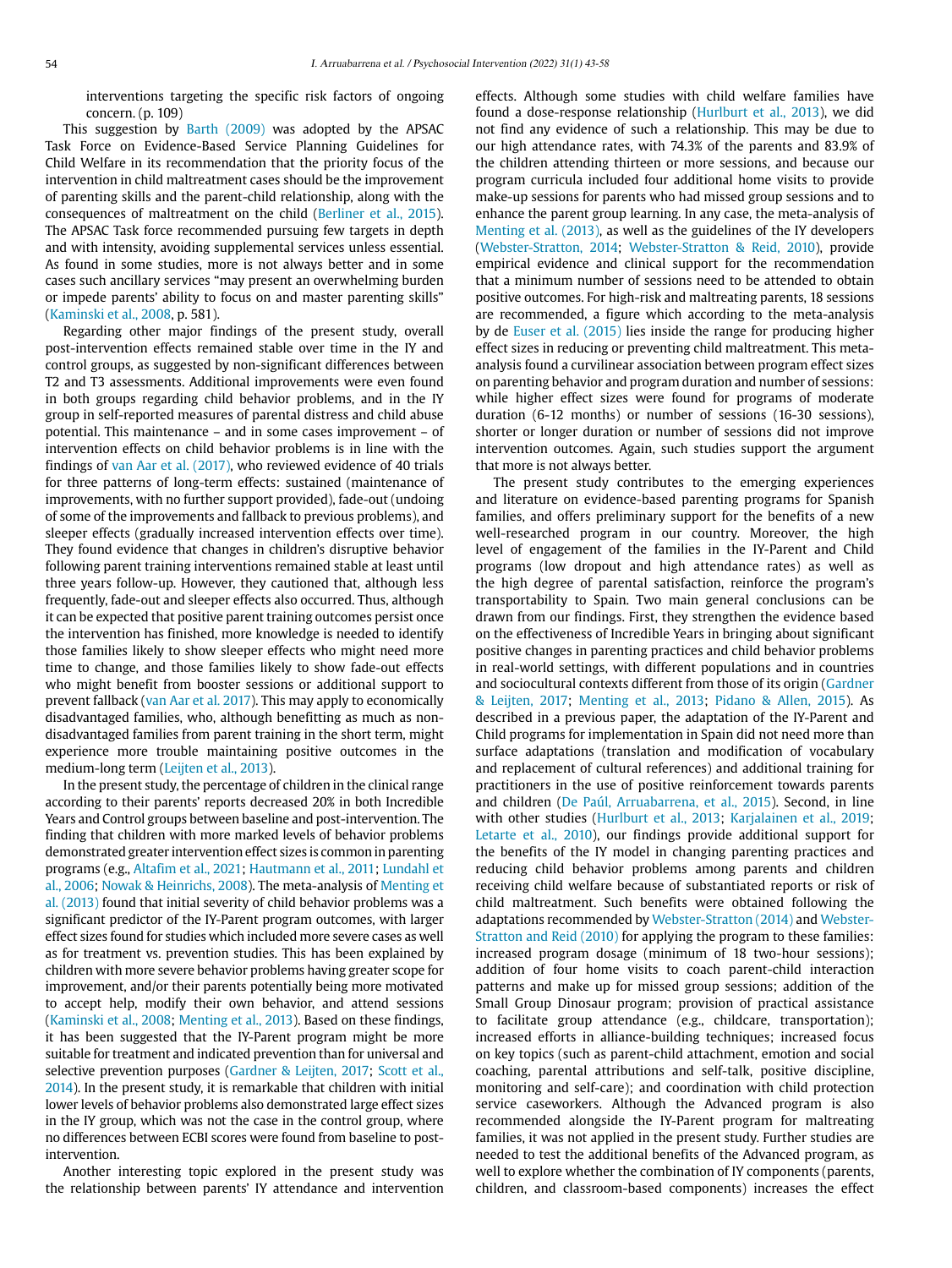sizes for intervention outcomes – particularly the combination of the IY-Parent and Child programs over the IY-Parent program alone – as well as the conditions in which these outcomes are produced (moderator variables). Research in this respect in scarce.

Several limitations of the present study should be taken into consideration. First, the high number of drop-outs after trial allocation, which substantially reduced the sample size across successive assessments, thereby limiting the strength and generalizability of results as well as intergroup and intragroup comparisons. It is possible that offering some kind of compensation to families (e.g., financial) would have resulted in fewer drop-outs. Second, given the highly time-consuming nature of the observational measures of parent-child interaction, these were only used in baseline and post-intervention assessments, not for follow-ups. Despite this limitation, the use of observational measures should be valued as a notable feature of the present study since these measures are less prone to biases than self-report measures. Although observation may of course also be affected by biases (e.g., parents who receive parent training may be aware of the specific behaviors that would be socially desirable during the in-home observations), such reactivity does not seem to pose a substantial problem (Hurlburt et al., 2013). Third, it was not possible to guarantee that evaluators were blind to the participants' group membership. Fourth, although the study provides evidence regarding the impacts of the IY intervention on potential risk factors for child maltreatment, it does not provide evidence regarding its direct impact on maltreatment, which is an important area for further research. Fifth, in some analyses of the present study the same child was included twice. This was because the perception of each parent about himself/herself, his/her child's behavior problems, and their observed behavior toward their children were the focus of the assessment. Since the intervention can have differential effects on parents, each was analyzed independently even if they participated as a couple.

The findings of the present study are promising and encourage testing the IY-Parent and Child programs with new Spanish populations, both in child welfare – e.g., children with different ages, foster families (Bywater et al., 2011; Linares et al., 2006; McDaniel et al., 2011; Nilsen, 2007) – as in other fields – e.g., children receiving mental health services for conduct problems and ADHD. Longitudinal studies are needed with larger samples and longer follow-ups, which would make it possible to increase the evidence regarding long-term results of all IY interventions for various ages, diagnoses, and demographic populations. Furthermore, it is crucial to expand knowledge of which components of the IY program produce more benefits, for which type of families and under which conditions, as well as whether the combination or addition of IY components (parents, children and classroom-based components) increases effect sizes of intervention outcomes.

## **Implications for Practice**

The group-based Incredible Years approach merits the attention of policymakers, agencies, and practitioners as a particularly relevant preventive and rehabilitative evidence-based approach in the field of child welfare because it has been demonstrated to be efficient, can be cost-effective, and can promote the participation of parents who might be reluctant to individual approaches (Hurlburt et al., 2013). The present study provides evidence that transporting IY-Parent and Child programs with fidelity to Child Welfare and Child Protection Services in Spain is feasible, that it is a well-accepted approach by practitioners and families, that it promotes positive outcomes similar to those found in other Western countries, and that its benefits are greater than those of current standard services.

It is well known that full implementation of evidence-based programs in real-world settings is not easy. It requires a sustained

commitment of personnel and resources, as well as ongoing support and monitorization of fidelity. There are few experiences and studies in the Spanish child welfare field to indicate which specific challenges need to be tackled in this process in Spain, although they are probably similar to those in other Western countries and fields (Fixsen et al., 2005). The limited number of studies carried out in Spain indicate that although practitioners might report a generally positive attitude toward evidence-based programs (De Paúl, Indias, et al., 2015), there may be impediments to their implementation, such as the belief that structured interventions and remaining true to the original program do not allow adaptation to meet individual needs and to respond to the cultural particularities of families (Pascual et al., 2020). Such beliefs are erroneous, at least in the case of Incredible Years, as showed by the solid evidence on its transportability to different countries and culturally diverse groups. In spite of being a manualized program, Incredible Years uses a collaborative and culturally sensitive model involving explicit tailoring to the needs of the individual families (Gardner & Leijten, 2017; Hutchings et al., 2008; Larsson et al., 2009; Pidano & Allen, 2015; Posthumus et al., 2012; Webster-Stratton et al., 2012). As Hutchings et al. (2011) stated:

> [...] ensuring fidelity does not mean that the programme must be delivered in the same way every time. While there are essential core components of content and delivery, there is scope for leaders to make informed clinical adaptations of the IY programme to match the needs of a particular population or family, and the barriers to participation that they may encounter without affecting core components of the programme fidelity. Such proactive adaptations may be considered to complement, rather than compete with, efforts to maintain fidelity. (p. 137)

Of course, new homegrown interventions designed to be tailored to the cultural values and norms of Spanish families should be supported and developed. Although it is a time consuming and costly process, such innovation is necessary. Nevertheless, although it might appear to be the case that homegrown interventions will be more effective, it does not necessarily seem to be so. The systematic review and meta-analysis carried out by Leijten et al. (2016) of evidence-based parenting interventions based on behavioral/ social learning theory found that the outcomes of homegrown interventions were similar to those of transported programs in terms of reducing disruptive child behavior. According to the empirical evidence, it was concluded that, when policymakers and service providers must choose between implementing imported evidence-based interventions versus developing or nurturing one locally, they should select interventions according to their evidence base rather than their cultural specificity. The present study provides preliminary evidence to endorse the choice of the Incredible Years program in the Spanish context.

#### **Conflict of Interest**

The authors of this article declare no conflict of interest.

#### **References**

- Abidin, R. R. (1995). Parenting Stress Index: Professional manual (3rd ed.). Psychological Assessment Resources, Inc.
- Altafim, E. R. P., & Linhares, M. B. M. (2016). Universal violence and child maltreatment prevention programs for parents: A systematic review [Programas de educación parental de prevención universal de la violencia y el maltrato: una revisión sistemática]. Psychosocial Intervention, 25(1), 27-38. https://doi.org/10.1016/j.psi.2015.10.003
- Altafim, E. R. P., McCoy, D. C., & Linhares, M. B. M. (2021). Unpacking the Impacts of a universal parenting program on child behavior. Child Development, 92(2), 626-637. https://doi.org/10.1111/cdev.13491
- Arruabarrena, I., De Paúl, J., & Cañas, M. (2019). Implementation of an early preventive intervention programme for child neglect: Safecare. Psicothema, 31(4), 443-449. https://doi.org/10.7334/psicothema2019.190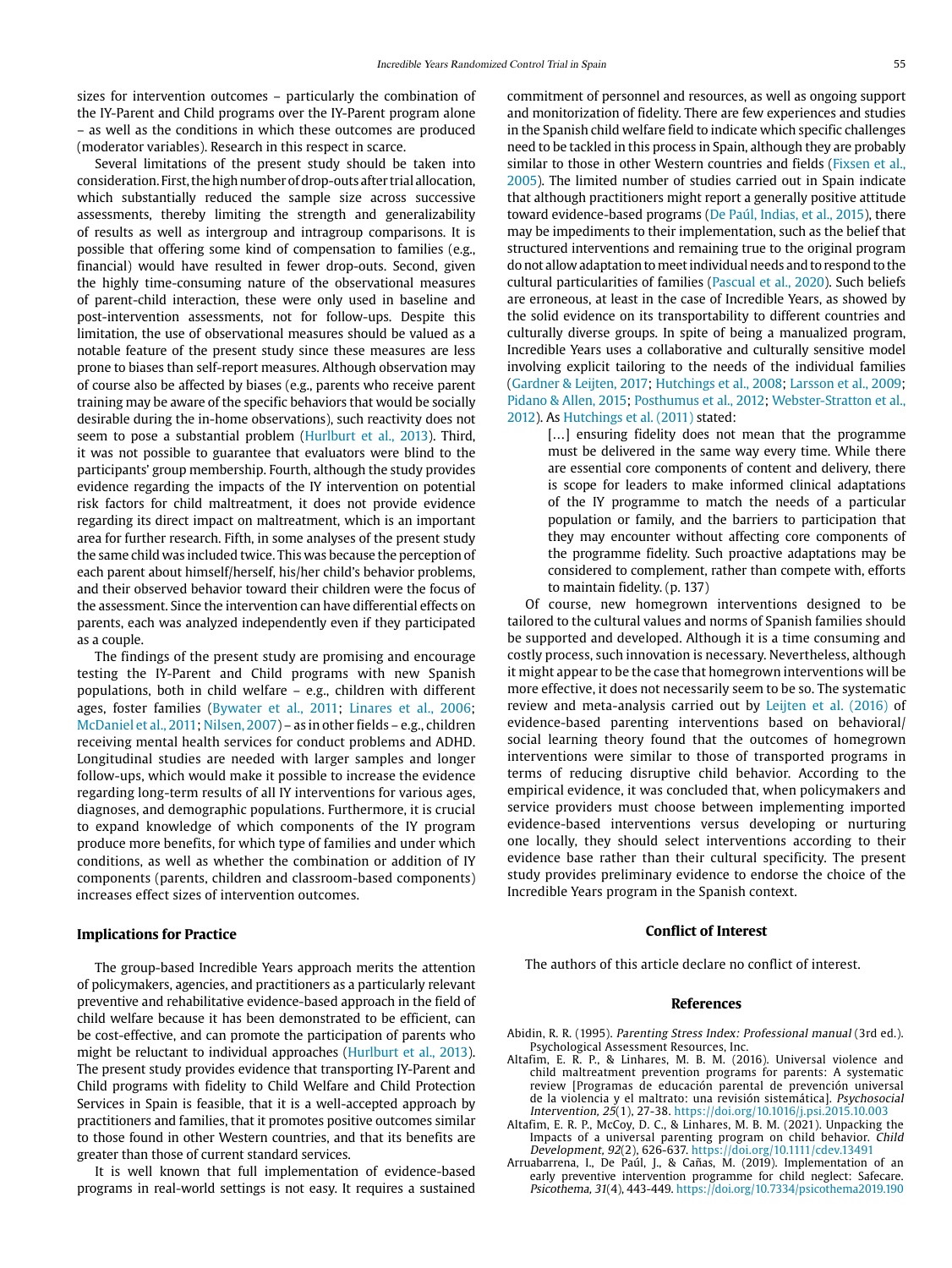- Austin, A. E., Lesak, A. M., & Shanahan, M. E. (2020). Risk and protective factors for child maltreatment: A review. Current Epidemiology Reports, 7(4), 334-342. https://doi.org/10.1007/s40471-020-00252-3
- Bagner, D. M. (2013). Father's role in parent training for children with developmental delay. Journal of Family Psychology, 27(4), 650-657. https://doi.org/10.1037/a0033465
- Bagner, D. M., & Eyberg, S. M. (2003). Father involvement in parent training: When does it matter? Journal of Clinical Child & Adolescent Psychology, 32(4), 599-605. https://doi.org/10.1207/S15374424JCCP3204\_13
- Barlow, J., Smailagic, N., Huband, N., Roloff, V., & Bennett, C. (2014). Groupbased parent training programmes for improving parental psychosocial health. Cochrane Database Systematic Review, 6(5), CD002020. https:// doi.org//10.1002/14651858.CD002020.pub3
- Barnhart, S., & Maguire-Jack, K. (2016). Single mothers in their communities: The mediating role of parenting stress and depression between social cohesion, social control and child maltreatment. Children and Youth Services Review, 70, 37-45. [https://doi.org/10.1016/j.](https://doi.org/10.1016/j.childyouth.2016.09.003) [childyouth.2016.09.003](https://doi.org/10.1016/j.childyouth.2016.09.003)
- Barth, J., Bermetz, L., Heim, E., Trelle, S., & Tonia, T. (2013). The current prevalence of child sexual abuse worldwide: A systematic review and meta-analysis. International Journal of Public Health, 58(3), 469-483. https://doi.org/10.1007/s00038-012-0426-1
- Barth, R. P. (2009). Preventing child abuse and neglect with parent training: Evidence and opportunities. Future of Children, 19(2), 95-118. https:// doi.org/10.1353/foc.0.0031
- Barth, R. P., & Liggett-Creel, K. (2014). Common components of parenting programs for children birth to eight years of age involved with child welfare services. Children and Youth Services Review, 40, 6-12. https:// doi.org/10.1016/j.childyouth.2014.02.004
- Beck, A. T., Steer, R. A., & Brown, G. K. (1996). Manual for the Beck Depression Inventory- II. Psychological Corporation.
- Berliner, L., Fitzgerald, M. M., Dorsey, S., Chaffin, M., Ondersma, S. J., & Wilson, C. (2015). Report of the APSAC Task Force on Evidence-Based Service Planning Guidelines for Child Welfare. Child Maltreatment, 20(1), 6-16. https://doi.org/10.1177/1077559514562066
- Branco, M. S. S., Altafim, E.R. P., & Linhares, M. B. M. (2021). Universal intervention to strengthen parenting and prevent child maltreatment: Updated systematic review. Trauma, Violence, & Abuse. Advance online publication. https://doi.org/10.1177/15248380211013131
- Bywater, T., Hutchings, J., Linck, P., Whitaker, C., Daley, D., Yeo, S. T., & Edwards, R. T. (2011). Incredible Years parent training support for foster carers in Wales: A multi-centre feasibility study. Child: Care, Health and Development, 37(2), 233-243. [https://doi.org/10.1111/](https://doi.org/10.1111/j.1365-2214.2010.01155.x) [j.1365-2214.2010.01155.x](https://doi.org/10.1111/j.1365-2214.2010.01155.x)
- Cañas, M., Ibabe, I., Arruabarrena, I., & De Paúl, J. (2021). Factorial structure and concurrent validity of the Dyadic Parent-Child Interaction Coding System (DPICS). Psicothema, 33(2), 328-336. [https://doi.org/10.7334/](https://doi.org/10.7334/psicothema2020.429) [psicothema2020.429](https://doi.org/10.7334/psicothema2020.429)
- Carr, A., Duff, H., & Craddock, F. (2020). A Systematic review of reviews of the outcome of noninstitutional child maltreatment. Trauma, Violence, and Abuse, 21(4), 828-843. https://doi.org/10.1177/1524838018801334
- Chen, M., & Chan, K. L. (2016). Effects of parenting programs on child maltreatment prevention: A meta-analysis. Trauma, Violence, and Abuse, 17(1), 88-104. https://doi.org/10.1177/1524838014566718
- Child Welfare Information Gateway. (2019). Long-term consequences of child abuse and neglect. U.S. Department of Health and Human Services, Administration for Children and Families,Children's Bureau.
- Coore-Desai, C., Reece, J. A., & Shakespeare-Pellington, S. (2017). The prevention of violence in childhood through parenting programmes: A global review. Psychology, Health and Medicine, 22(1), 166-186. https://doi.org/10.1080/13548506.2016.1271952
- De Paúl, J., Arruabarrena, I., & Indias, S. (2015). Implantación piloto de dos programas basados en la evidencia (SafeCare e Incredible Years) en los Servicios de Protección Infantil de Gipuzkoa (España) [Pilot Implementation of two evidence based programs – SafeCare and Incredible Years – in Child Protection Services in Gipuzkoa, Spain]. Psychosocial Intervention, 24(2), 105-120. [https://doi.org/10.1016/j.](https://doi.org/10.1016/j.psi.2015.07.001) [psi.2015.07.001](https://doi.org/10.1016/j.psi.2015.07.001)
- De Paúl, J., Indias, S., & Arruabarrena, I. (2015). Adaptation of the evidence-based practices attitude scale in Spanish child welfare professionals. Psicothema, 27(4), 341-346. [https://doi.org/10.7334/](https://doi.org/10.7334/psicothema2015.67) [psicothema2015.67](https://doi.org/10.7334/psicothema2015.67)
- Dedousis-Wallace, A., Drysdale, S. A., McAloon, J., & Ollendick, T. H. (2021). Parental and familial predictors and moderators of parent management treatment programs for conduct problems in youth. Clinical Child and Family Psychology Review, 24(1), 92-119. [https://doi.org/10.1007/](https://doi.org/10.1007/s10567-020-00330-) [s10567-020-00330-4](https://doi.org/10.1007/s10567-020-00330-)
- Euser, S., Alink, L. R., Stoltenborgh, M., Bakermans-Kranenburg, M. J., & Van IJzendoorn, M. H. (2015). A gloomy picture: A meta-analysis of randomized controlled trials reveals disappointing effectiveness of programs aiming at preventing child maltreatment Health behavior, health promotion and society. BMC Public Health, 15(1), 1-14. https:// doi.org/10.1186/s12889-015-2387-9
- Eyberg, S. M., Chase, R. M., Fernández, M. A., & Nelson, M. M. (2014). Dyadic Parent-Child Interaction Coding System (DPICS): Clinical manual (4th ed.). PCIT International.
- Eyberg, S. M., & Pincus, D. (1999). Eyberg Child Behavior Inventory and Sutter-Eyberg Student Behavior Inventory-Revised: Professional manual. Psychological Assessment Resources, Inc.
- Fergusson, D. M., Horwood, L. J., & Woodward, L. J. (2000). The stability of child abuse reports: A longitudinal study of the reporting behaviour of young adults. Psychological Medicine, 30(3), 529-544. [https://doi.](https://doi.org/10.1017/S0033291799002111) [org/10.1017/S0033291799002111](https://doi.org/10.1017/S0033291799002111)
- Finkelhor, D. (2008). Childhood victimization. Violence, crime and abuse in the lives of young people. Oxford University Press.
- Fiscalía General del Estado. (2020). Memoria de la Fiscalía General del Estado 2019 [Report of the State Attorney General's Office 2019]. https://www.fiscal.es/memorias/memoria2020/FISCALIA\_SITE/index. html
- Fixsen, D. L., Naoom, S. F., Blase, K. A., & Friedman, R. M. (2005). Implementation research: A synthesis of the literature. University of South Florida, Louis de la Parte Florida Mental Health Institute, National Implementation Research Network.
- Furlong, M., McGilloway, S., Bywater, T., Hutchings, J., Smith, S. M., & Donnelly, M. (2012). Behavioural and cognitive-behavioural groupbased parenting programmes for early-onset conduct problems in children aged 3 to 12 years. Campbell Systematic Reviews, 8(1), 1-239. https://doi.org/10.4073/csr.2012.12
- García-Tornel, S., Calzada, E. J., Eyberg, S. M., Mas, J. C., Vilamala, C., Baraza, C., Villena, H., González, M., Calvo, M., & Trinxant, A. (1998). Eyberg Child Behavior Inventory. Standardization of the Spanish version and its utility in pediatric practice. Anales Españoles de Pediatría, 48(5), 475-482.
- Gardner, F., Hutchings, J., Bywater, T., & Whitaker, C. (2010). Who benefits and how does it work? Moderators and mediators of outcome in an effectiveness trial of a parenting intervention. Journal of Clinical Child & Adolescent Psychology, 39(4), 568-580. [https://doi.org/10.1080/153](https://doi.org/10.1080/15374416.2010.486315) [74416.2010.486315](https://doi.org/10.1080/15374416.2010.486315)
- Gardner, F., & Leijten, P. (2017). Incredible Years parenting interventions: current effectiveness research and future directions. Current Opinion in Psychology, 15, 99-104. https://doi.org/10.1016/j.copsyc.2017.02.023
- Gardner, F., Leijten, P., Harris, V., Mann, J., Hutchings, J., Beecham, J., Bonin, E. M., Berry, V., McGilloway, S., Gaspar, M., Seabra-Santos, M. J., Orobio de Castro, B., Menting, A., Williams, M., Axberg, U., Morch, W. T., Scott, S., & Landau, S. (2019). Equity effects of parenting interventions for child conduct problems: A pan-European individual participant data meta-analysis. The Lancet Psychiatry, 6(6), 518-527. [https://doi.](https://doi.org/10.1016/S2215-0366(19)30162-2) [org/10.1016/S2215-0366\(19\)30162-2](https://doi.org/10.1016/S2215-0366(19)30162-2)
- Gilbert, R., Widom, C. S., Browne, K., Fergusson, D., Webb, E., & Janson, S. (2009). Burden and consequences of child maltreatment in highincome countries. Lancet, 373(9657), 68-81. [https://doi.org/10.1016/](https://doi.org/10.1016/S0140-6736(08)61706-7) S0140-6736(08)61706-
- Gubbels, J., van der Put, C. E., & Assink, M. (2019). The effectiveness of parent training programs for child maltreatment and their components: A meta-analysis. International Journal of Environmental Research and Public Health, 16(13), 2404. https://doi.org/10.3390/ijerph16132404
- Hautmann, C., Stein, P., Eichelberger, I., Hanisch, C., Plück, J., Walter, D., & Döpfner, M. (2011). The severely impaired do profit most: Differential effectiveness of a parent management training for children with externalizing behavior problems in a natural setting. Journal of Child and Family Studies, 20(4), 424-435. https://doi.org/10.1007/s10826-010-9409-0
- Hayes, A. F. (2013). Introduction to mediation, moderation, and conditional process analysis. The Guildord Press.
- Hughes, K., Bellis, M. A., Hardcastle, K. A., Sethi, D., Butchart, A., Mikton, C., Jones, L., & Dunne, M.P. (2017). The effect of multiple adverse childhood experiences on health: A systematic review and meta-analysis. Lancet Public Health, 2(8), e356-e366. [https://doi.org/10.1016/S2468-](https://doi.org/10.1016/S2468-2667(17)30118-4) [2667\(17\)30118-4](https://doi.org/10.1016/S2468-2667(17)30118-4)
- Hughes, J. R., & Gottlieb, L. N. (2004). The effects of the Webster-Stratton parenting program on maltreating families: Fostering strengths. Child Abuse and Neglect, 28(10), 1081-1097. [https://doi.org/10.1016/j.](https://doi.org/10.1016/j.chiabu.2004.02.004) [chiabu.2004.02.004](https://doi.org/10.1016/j.chiabu.2004.02.004)
- Hurlburt, M. S., Nguyen, K., Reid, J., Webster-Stratton, C., & Zhang, J. (2013). Efficacy of the Incredible Years group parent program with families in Head Start who self-reported a history of child maltreatment. Child Abuse and Neglect, 37(8), 531-543. [https://doi.org/10.1016/j.](https://doi.org/10.1016/j.chiabu.2012.10.008) [chiabu.2012.10.008](https://doi.org/10.1016/j.chiabu.2012.10.008)
- Hutchings, J., Bywater, T., Eames, C., & Martin, P. (2008). Implementing child mental health interventions in service settings: Lessons from three pragmatic randomised controlled trials in Wales. Journal of Children's Services, 3(2), 17-27. https://doi.org/10.1108/17466660200800009
- Hutchings, J., Bywater, T., Williams, M., Lane, E., & Whitaker, C. (2012). Improvements in maternal depression as a mediator of child behaviour change.  $Psychology$ ,  $3(9A)$ ,  $795-801$ . https://doi.org/10.4236/ change. Psychology, 3(9A), 795-801. [https://doi.org/10.4236/](https://doi.org/10.4236/psych.2012.329120) [psych.2012.329120](https://doi.org/10.4236/psych.2012.329120)
- Hutchings, J., Bywater, T., Williams, M. E., Whitaker, C., Lane, E., & Shakespeare, K. (2011). The extended school aged Incredible Years parent programme. Child and Adolescent Mental Health, 16(3), 136- 143. https://doi.org/10.1111/j.1475-3588.2010.00590.x
- Hutchings, J., Gardner, F., Bywater, T., Daley, D., Whitaker, C., Jones, K., Eames, C., & Edwards, R. T. (2007). Parenting intervention in Sure Start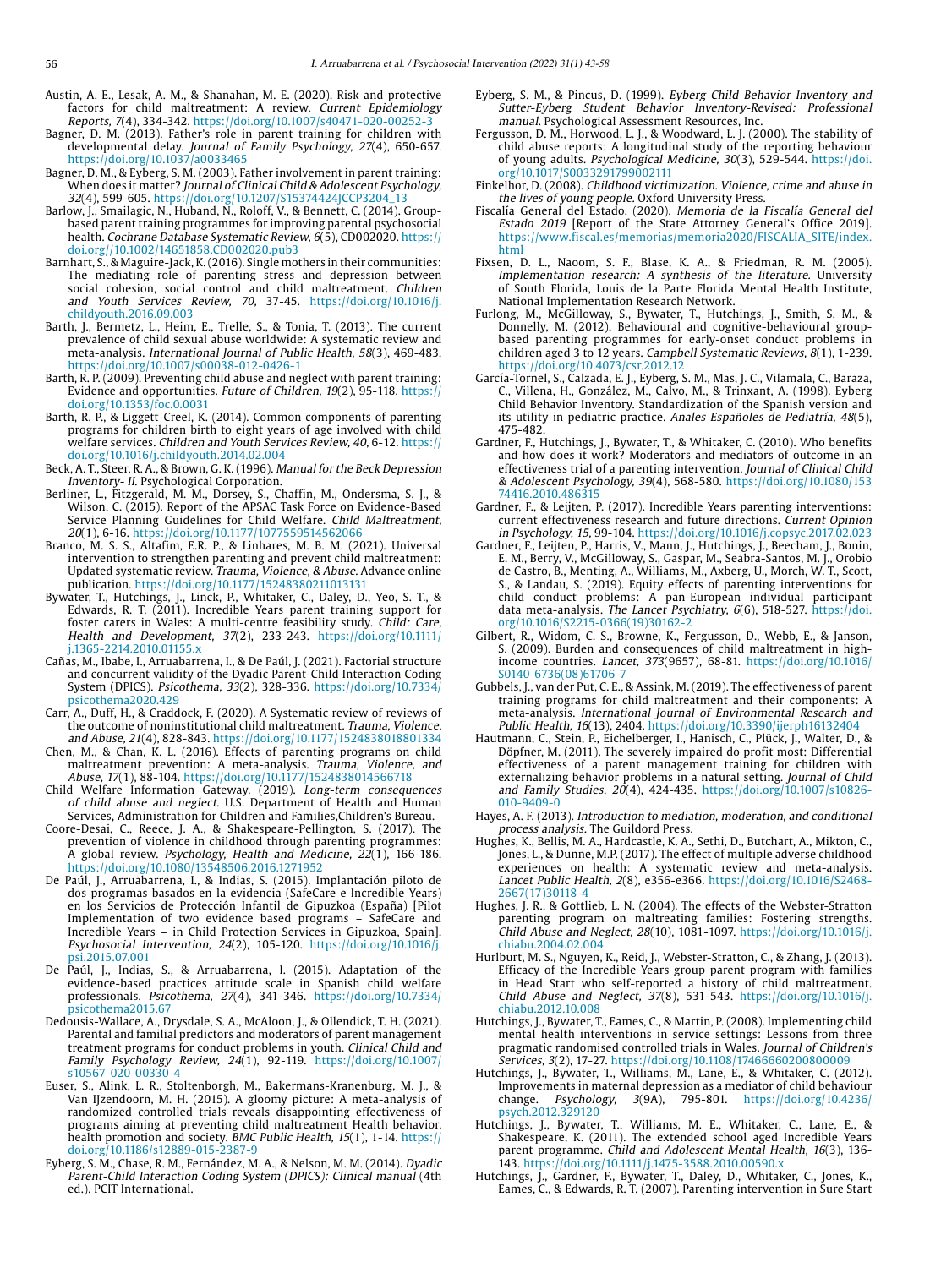services for children at risk of developing conduct disorder: Pragmatic randomised controlled trial. British Medical Journal, 334(7595), 678. https://doi.org/10.1136/bmj.39126.620799.55

- Institute of Medicine and National Research Council. (2014). New directions in child abuse and neglect research. The National Academies Press. https://doi.org/10.17226/18331
- International Society for the Prevention of Child Abuse and Neglect. (2018). World perspectives on child abuse 2018 (13th ed.). ISPCAN. https:/ www.ispcan.org/learn/world-perspectives
- International Society for the Prevention of Child Abuse and Neglect. (2021). World perspectives on child abuse 2018 (4th ed.). ISPCAN. https:// www.ispcan.org/learn/world-perspectives
- Kaminski, J. W., & Claussen, A. H. (2017). Evidence base update for psychosocial treatments for disruptive behaviors in children. Journal of Clinical Child and Adolescent Psychology, 46(4), 477-499. https:// doi.org/10.1080/15374416.2017.1310044
- Kaminski, J. W., Valle, L. A., Filene, J. H., & Boyle, C. L. (2008). A metaanalytic review of components associated with parent training program effectiveness. Journal of Abnormal Child Psychology, 36(4), 567-589. https://doi.org/10.1007/s10802-007-9201-9
- Karjalainen, P., Kiviruusu, O, Aronen, E. T., & Santalahti, P. (2019). Groupbased parenting program to improve parenting and children's behavioral problems in families using special services: A randomized controlled trial in a real-life setting. Children and Youth Services Review, 96, 420-429. https://doi.org/10.1016/j.childyouth.2018.12.004
- Karjalainen, P., Kiviruusu, O., Santalahti, P., & Aronen, E. T. (2020). Parents' perceptions of a group-based parenting programme in families with child protection and other family support services in a real-life setting. Child & Family Social Work, 26, 38-49. https://doi.org/10.1111/cfs.12787
- Knerr, W., Gardner, F., & Cluver, L. (2013). Improving positive parenting skills and reducing harsh and abusive parenting in low- and middleincome countries: A systematic review. Prevention Science, 14(4), 352- 363. https://doi.org/10.1007/s11121-012-0314-1
- Larsson, B., Fossum, S., Clifford, G., Drugli, M. B., Handegård, B. H., & Mørch, W. T. (2009). Treatment of oppositional defiant and conduct problems in young Norwegian children: Results of a randomized controlled trial. European Child and Adolescent Psychiatry, 18(1), 42-52. [https://doi.](https://doi.org/10.1007/s00787-008-0702-z) [org/10.1007/s00787-008-0702-z](https://doi.org/10.1007/s00787-008-0702-z)
- Leijten, P., Gardner, F., Landau, S., Harris, V., Mann, J., Hutchings, J., Beecham, J., Bonin, E. M., & Scott, S. (2017). Research review: Harnessing the power of individual participant data in a meta-analysis of the benefits and harms of the Incredible Years parenting program. *Journal of Child* Psychology and Psychiatry, 59(2), 99-109. [https://doi.org/10.1111/](https://doi.org/10.1111/jcpp.12781) [jcpp.12781](https://doi.org/10.1111/jcpp.12781)
- Leijten, P., Melendez-Torres, G. J., Knerr, W., & Gardner, F. (2016). Transported versus homegrown parenting interventions for reducing disruptive child behavior: A multilevel meta-regression study. Journal of the American Academy of Child and Adolescent Psychiatry, 55(7), 610-617. https://doi.org/10.1016/j.jaac.2016.05.003
- Leijten, P., Raaijmakers, M. A. J., de Castro, B. O., & Matthys, W. (2013). Does Socioeconomic status matter? A meta-analysis on parent training effectiveness for disruptive child behavior. Journal of Clinical Child and Adolescent Psychology, 42(3), 384-392. [https://doi.org/10.1080/1](https://doi.org/10.1080/15374416.2013.769169) [5374416.2013.769169](https://doi.org/10.1080/15374416.2013.769169)
- Leijten, P., Scott, S., Landau, S., Harris, V., Mann, J., Hutchings, J., Beecham, J., & Gardner, F. (2020). Individual participant data meta-analysis: Impact of conduct problem severity, comorbid attention-deficit/hyperactivity disorder and emotional problems, and maternal depression on parenting program effects. Journal of the American Academy of Child and Adolescent Psychiatry, 59(8), 933-943. [https://doi.org/10.1016/j.](https://doi.org/10.1016/j.jaac.2020.01.023) [jaac.2020.01.023](https://doi.org/10.1016/j.jaac.2020.01.023)
- Letarte, M. J., Normandeau, S., & Allard, J. (2010). Effectiveness of a parent training program "Incredible Years" in a child protection service. Child Abuse and Neglect, 34(4), 253–261. [https://doi.org/10.1016/j.](https://doi.org/10.1016/j.chiabu.2009.06.003) [chiabu.2009.06.003](https://doi.org/10.1016/j.chiabu.2009.06.003)
- Linares, L. O., Montalto, D., Li, M. M., & Oza, V. S. (2006). A promising parenting intervention in foster care. Journal of Consulting and Clinical Psychology, 74(1), 32–41. https://doi.org/10.1037/0022-006X.74.1.32
- Lippard, E. T. C., & Nemeroff, C. B. (2020). The devastating clinical consequences of child abuse and neglect: Increased disease vulnerability and poor treatment response in mood disorders. The American Journal of Psychiatry, 177(1), 20-36. [https://doi.org/10.1176/](https://doi.org/10.1176/appi.ajp.2019.19010020) [appi.ajp.2019.19010020](https://doi.org/10.1176/appi.ajp.2019.19010020)
- Lundahl, B., Risser, H. J., & Lovejoy, M. C. (2006). A meta-analysis of parent training: Moderators and follow-up effects. Clinical Psychology Review, 26(1), 86–104. https://doi.org/10.1016/j.cpr.2005.07.004
- Lundahl, B. W., Tollefson, D., Risser, H., & Lovejoy, M. C. (2008). A meta-analysis of father involvement inparent training. Research on Social Work Practice, 18(2), 97-106. https://doi.org/10.1177/1049731507309828
- MacMillan, H. L., Jamieson, E., & Walsh, C. A. (2003). Reported contact with child protection services among those reporting child physical and sexual abuse: Results from a community survey. Child Abuse and Neglect, 27(12), 1397-1408. [https://doi.org/10.1016/j.](https://doi.org/10.1016/j.chiabu.2003.06.003) [chiabu.2003.06.003](https://doi.org/10.1016/j.chiabu.2003.06.003)
- McDaniel, B., Braiden, H. J., Onyekwelu, J., Murphy, M., & Regan, H. (2011). Investigating the effectiveness of the incredible years basic parenting

programme for foster carers in Northern Ireland. Child Care in Practice, 17(1), 55-67. https://doi.org/10.1080/13575279.2010.522979

- Mejia, A., Calam, R., & Sanders, M. R. (2012). A review of parenting programs in developing countries: Opportunities and challenges for preventing emotional and behavioral difficulties in children. Clinical Child and Family Psychology Review, 15(2), 163-175. [https://doi.org/10.1007/](https://doi.org/10.1007/s10567-012-0116-9) [s10567-012-0116-9](https://doi.org/10.1007/s10567-012-0116-9)
- Menting, A. T. A., Orobio de Castro, B., & Matthys, W. (2013). Effectiveness of the Incredible Years parent training to modify disruptive and prosocial child behavior: A meta-analytic review. Clinical Psychology Review, 33(8), 901-913. https://doi.org/10.1016/j.cpr.2013.07.006
- National Scientific Council on the Developing Child. (2012). The science of neglect: The persistent absence of responsive care disrupts the developing brain (Working Paper 12). [http://www.developingchild.](http://www.developingchild.harvard.edu) [harvard.edu](http://www.developingchild.harvard.edu)
- National Scientific Council on the Developing Child. (2020). Connecting the brain to the rest of the body: Early childhood development and lifelong health are deeply intertwined. (Working Paper 15). http:// www.developingchild.harvard.edu
- Nilsen, W. (2007). Fostering futures: A preventive inteicbrarvention program for school-age children in foster care. Clinical Child Psychology and Psychiatry, 12(1), 45-63. https://doi.org/10.1177/1359104507071055
- Nowak, C., & Heinrichs, N. (2008). A comprehensive meta-analysis of triple P-positive parenting program using hierarchical linear modeling: Effectiveness and moderating variables. Clinical Child and Family Psychology Review, 11(3), 114-144. https://doi.org/10.1007/s10567- 008-0033-0
- Observatorio de la Infancia. (2019). Boletín de datos estadísticos de medidas de protección a la infancia (Boletín 22, datos de 2019) [Statistical data bulletin on child protection measures. Bulletin 22, 2019 data]. Ministerio de Derechos Sociales y Agenda. https://observatoriodelainfancia. vpsocial.gob.es/productos/pdf/BOLETIN\_22\_final.pdf
- Ondersma, S. J., Chaffin, M. J., Mullins, S. M., & Lebreton, J. M. (2005). A brief form of the child abuse potential inventory: Development and validation. Journal of Clinical Child and Adolescent Psychology, 34(2), 301-311. https://doi.org/10.1207/s15374424jccp3402\_9
- Panter-Brick, C., Burgess, A., Eggerman, M., McAllister, F., Pruett, K., & Leckman, J. F. (2014). Practitioner review: Engaging fathers – recommendations for a game change in parenting interventions based on a systematic review of the global evidence. Journal of Child Psychology and Psychiatry, 55(11), 1187-1212.<https://doi.org/10.1111/jcpp.12280>
- Pascual, B., Sánchez-Prieto, L. Orte, C., & Ballester, L. (2020) La perspectiva de los profesionales sobre la prevención basada en la evidencia. AZARBE, Revista Internacional de Trabajo Social y Bienestar, 9, 5-15. <https://doi.org/10.6018/azarbe.402321>
- Pereda, N., Guilera, G., & Abad, J. (2014). Victimización infanto-juvenil en España: una revisión sistemática de estudios epidemiológicos [Childhood and youth victimization in Spain: A systematic review of epidemiological studies]. Papeles del Psicologo, 35(1), 66-77.
- Pereda, N., Guilera, G., Forns, M., & Gómez-Benito, J. (2009). The international epidemiology of child sexual abuse: A continuation of Finkelhor (1994). Child Abuse and Neglect, 33(6), 331-342. [https://doi.](https://doi.org/10.1016/j.chiabu.2008.07.007) [org/10.1016/j.chiabu.2008.07.007](https://doi.org/10.1016/j.chiabu.2008.07.007)
- Pidano, A. E., & Allen, A. R. (2015). The Incredible Years Series: A review of the independent research base. Journal of Child and Family Studies, 24(7), 1898-1916. https://doi.org/10.1007/s10826-014-9991-
- Pinquart, M., & Teubert, D. (2010). Effects of parenting education with expectant and new parents: A meta-analysis. Journal of Family Psychology, 24(3), 316-327. https://doi.org/10.1037/a0019691
- Piquero, A. R., Jennings, W. G., Diamond, B., Farrington, D. P., Tremblay, R. E., Welsh, B. C., & Gonzalez, J. M. R. (2016). A meta-analysis update on the effects of early family/parent training programs on antisocial behavior and delinquency. Journal of Experimental Criminology, 12(2), 229-248. https://doi.org/10.1007/s11292-016-9256-0
- Posthumus, J. A., Raaijmakers, M. A. J., Maassen, G. H., Van Engeland, H., & Matthys, W. (2012). Sustained effects of incredible years as a preventive intervention in preschool children with conduct problems. Journal of Abnormal Child Psychology, 40(4), 487-500. [https://doi.org/10.1007/](https://doi.org/10.1007/s10802-011-9580-9) [s10802-011-9580-9](https://doi.org/10.1007/s10802-011-9580-9)
- Rivas, G. R., Arruabarrena, I., & De Paúl, J. (2020). Parenting Stress Index-Short Form: Psychometric properties of the Spanish version in mothers of children aged 0 to 8 years. Psychosocial Intervention, 30(1), 27-34. https://doi.org/10.5093/pi2020a14
- Rivas, G. R., Arruabarrena, I., & De Paúl, J. (2021a). Spanish adaptation of the Parenting Practices Interview for at-risk families with children aged 4 to 9 years. Manuscript submitted for publication.
- Rivas, G. R., Arruabarrena, I., & De Paúl, J. (2021b). Spanish validation of the Brief Child Abuse Potential Inventory (BCAP). Journal of Family Violence, 36, 99-910. https://doi.org/10.1007/s10896-021-00253-w
- Rodrigo, M. J. (2016). Quality of implementation in evidence-based positive parenting programs in Spain: Introduction to the special issue. Psychosocial Intervention, 25(2), 63-68. [https://doi.org/10.1016/j.](https://doi.org/10.1016/j.psi.2016.02.004) [psi.2016.02.004](https://doi.org/10.1016/j.psi.2016.02.004)
- Sanz, J., Perdigón, A. L., & Vázquez, C. (2003). The spanish adaptation of Beck's Depression Inventory-II (BDI-II): 2. Psychometric properties in the general population. Clínica y Salud, 14, 249-280.